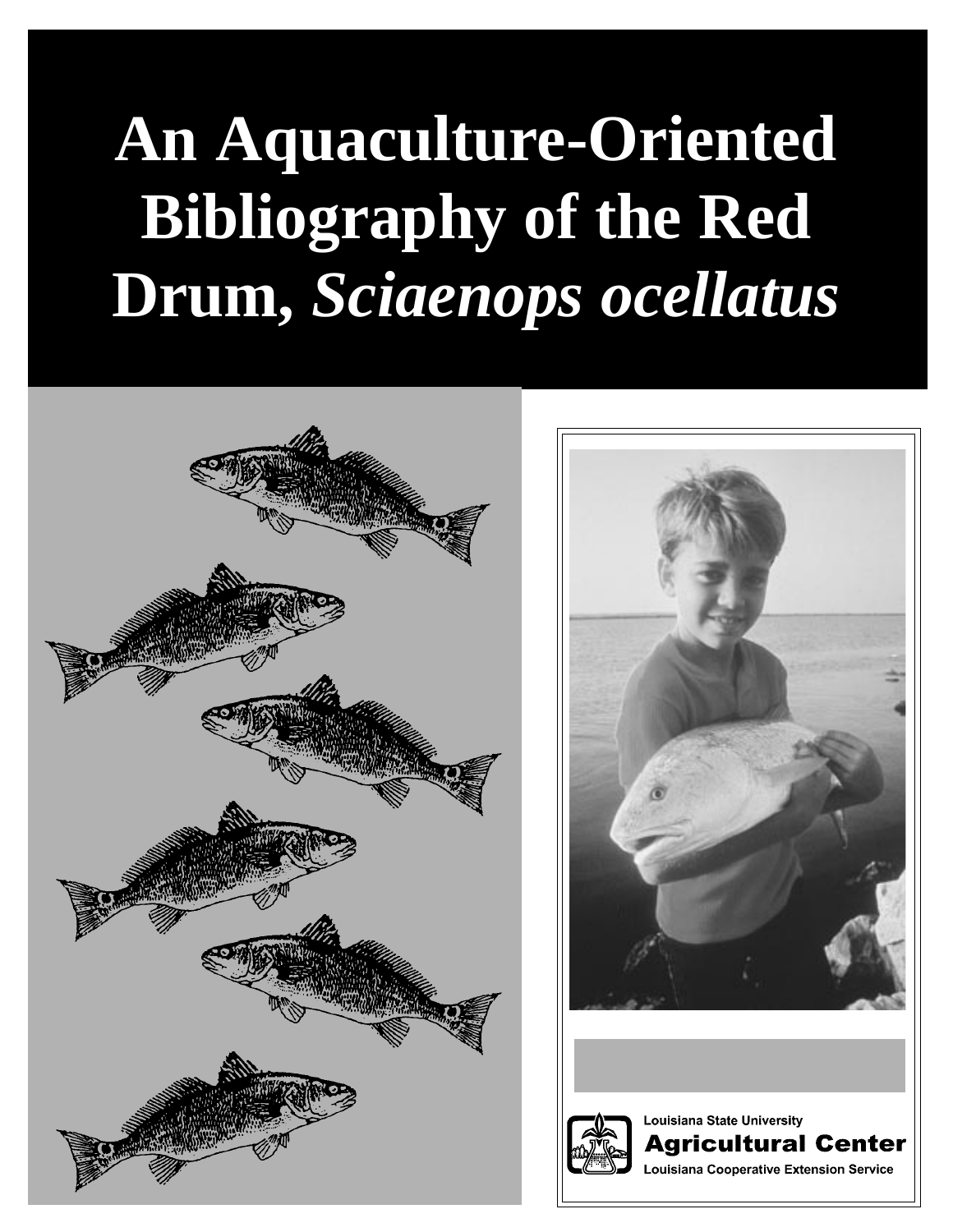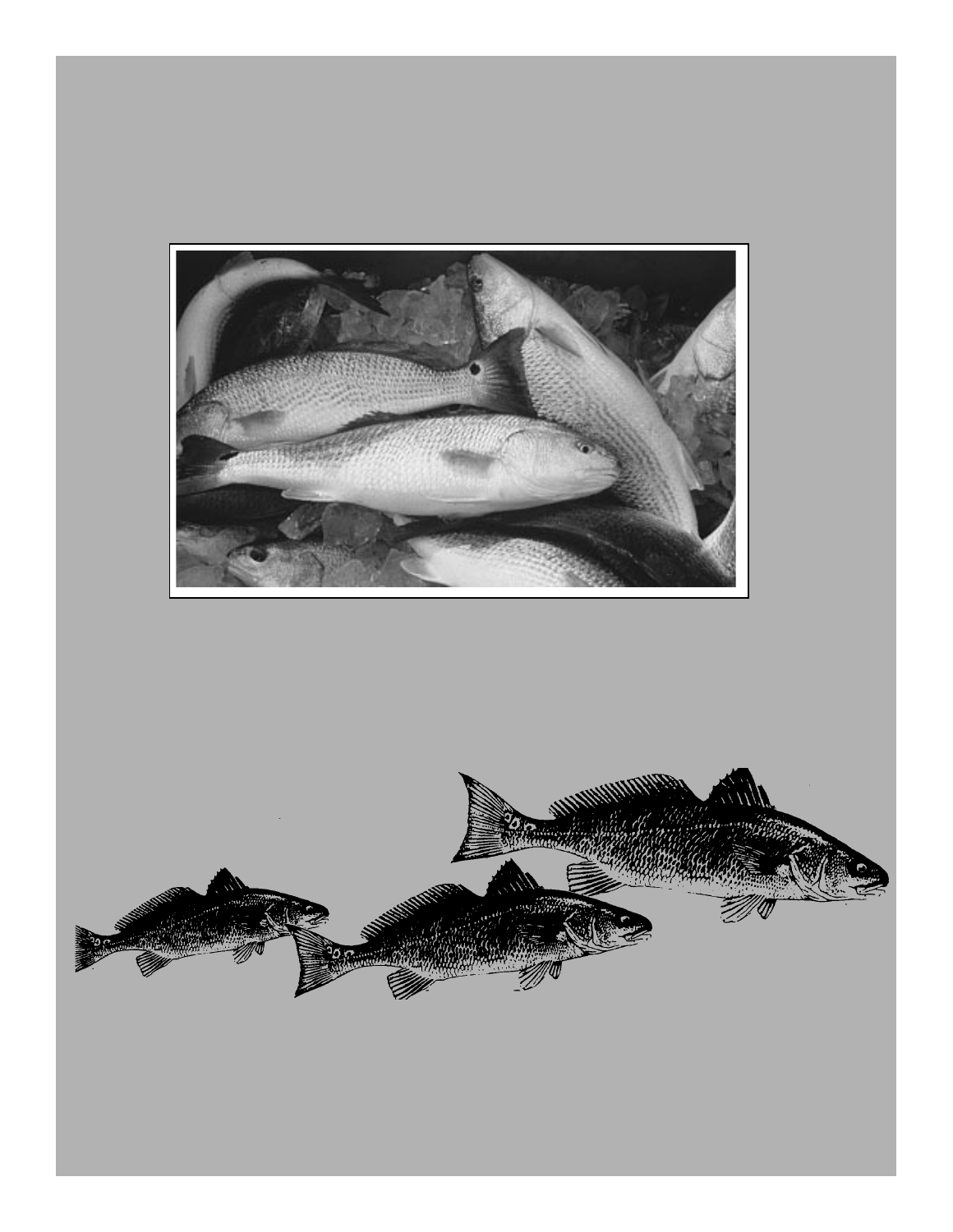## **An Aquaculture-Oriented Bibliography of the Red Drum,** *Sciaenops ocellatus*

## **Introduction**

This publication was designed to serve as a guide to aquaculture-related red drum (redfish) literature. The intended audience includes red drum producers as well as potential producers, investors and lenders. We also hope researchers and students will find this annotated guide helpful in finding and organizing information for future projects focused on improving the status of red drum aquaculture.

References are organized by subject. Publications that fit into more than one of the broad categories or that did not fall under any particular heading were placed under the General category. In some instances, older references were not included if more recent work was determined to be more applicable to current commercialization efforts. Additionally, several authorities published results from specific investigations in more than one journal or conference proceeding; in these cases only the most comprehensive publications were cited.

Readers interested in obtaining copies of cited works should use the resources of their local public or university libraries. The authors and Louisiana State University Agricultural Center assume no responsibility for the results of use or misuse of the information contained herein.

## **Biology**

**Davis, J.T.** 1991. Red drum: biology and life history. Publication no. 320, Southern Regional Aquaculture Center, Stoneville, Mississippi.

-The author reviewed spawning, hatching, larval and juvenile development, and adult life history phases under natural conditions, with some references to coinciding components of the captive production cycle. Diseases and regulation of natural harvests were also discussed.



**Holt, G.J.** 1988. Laboratory studies of red drum and larvae: a review. Contributions in Marine Science, 30 (Supplement), 193.

- Larval and juvenile growth and development patterns of laboratory-reared red drum were reviewed briefly.

**Liao, I.C.** 1994. The biology of red drum, *Sciaenops ocellatus* - L. Relationships between total length, standard length, and body weight of 10-g to 2500-g fish. Journal of the Fisheries Society of Taiwan, 21(1), 79-89.

-First successful spawn of red drum in Taiwan was described. Length/weight relationships as fish grew were determined to be non linear. First observation of changes of caudal fin shape as fish grew.

#### **Cold Tolerance**

**Craig, S.R., D.M. Gatlin III, and W.H. Neill.** 1992. Effects of kinds and levels of dietary lipid on growth and cold tolerance of juvenile red drum (*Sciaenops ocellatus*). Aquaculture '92 - Orlando Book of Abstracts, World Aquaculture Society, Baton Rouge, 71-72.

- Diets containing 7% lipids from four different sources were evaluated at 7 and 35 ppt. A control diet with 14% menhaden oil resulted in the highest growth rate and cold tolerance. No significant differences in cold tolerance were attributable to source of lipid for the 7% diets, but a strong trend of increasing cold tolerance with higher desaturation levels was noted. Weight gain was higher in the 7 ppt treatments.

**Hopkins, J.S., T.I.J. Smith, A.D. Stokes, and P.A. Sandifer.** 1988. Winter survival of fingerling red drum *Sciaenops ocellatus* in South Carolina culture ponds. Contributions in Marine Science, 30 (Supplement), 5-10.

- Fingerlings (2-3 months old) were maintained at 3 densities in ponds from December through April. Survival was inversely proportional to stocking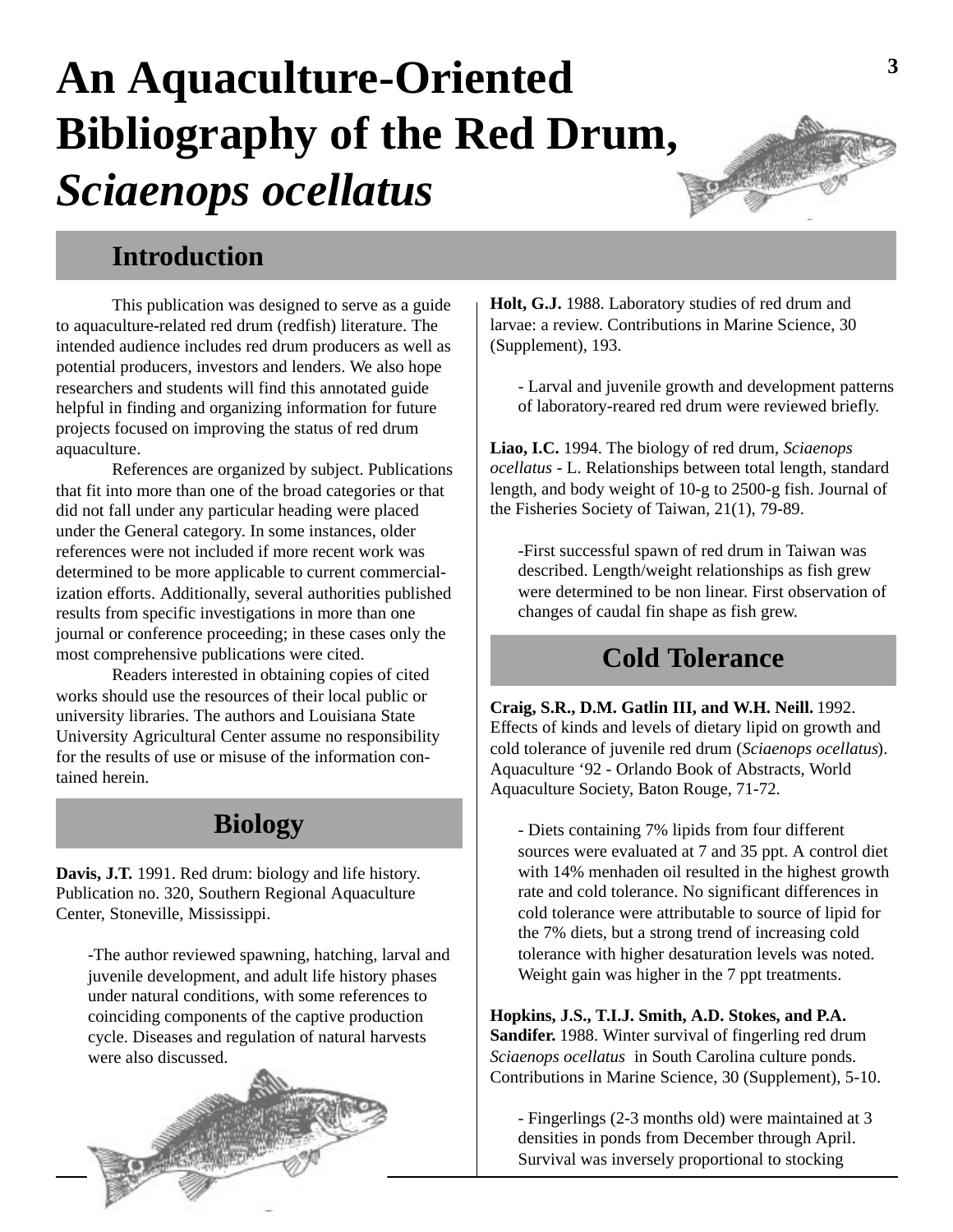

density and ranged from 42% to 80%. Although a ration was offered, feeding activity appeared to be limited to natural sources, relating to the observed density effects.

**Parmeter, M.M.** 1995. The effect of calcium sulfate on red drum *Sciaenops ocellatus* fingerling survival during rapid decreases in water temperature: a descriptive study. Master's Thesis, Mississippi State University.

- Red drum fingerling survival during rapid reduction in water temperature was tested as a function of calcium concentration. Calcium concentrations of 264 mg/L (as CaCO3) produced 50% survival during temperature decreases from 24 to 7 C, whereas 102 and 203 mg/L produced significantly lower survival.

**Procarione, L.S.** 1989. Survival of laboratory-held Texas and South Carolina red drum fingerlings exposed to extreme Texas winter temperatures. Report no. 6, Management Data Series, Texas Parks and Wildlife Department, Coastal Fisheries Branch, Austin.

-Cultured red drum fingerlings were tested for cold tolerance to 2.8 degrees C. Survival was similiar between Texas  $(52.0 + 2.4%)$  and South Carolina  $(76.0)$ +32.8%) fish. The authors implied South Carolina red drum did not offer the advantage of increased cold tolerance over Texas red drum.

Procarione, L.S., and T.L. King. 1993. Upper and lower temperature tolerance limits for juvenile red drums from Texas and South Carolina. Journal of Aquatic Animal Health, 5(3), 208-212.

- No difference was found in temperature tolerance between stocks of red drum fingerlings.

**Ward, R., I.R. Blandon, T.L. King, and T.L. Beitinger.** 1993. Comparisons of critical thermal maxima and minima of juvenile red drum *Sciaenops ocellatus* from Texas and North Carolina. Northeast Gulf Science, 13(1), 23-28.

-North Carolina red drum fingerlings showed lower thermal tolerances than Texas fish but results were not interpreted to be biologically significant.

**Whitehurst, A., and H.R. Robinette.** 1994. Tolerance of juvenile red drum *Sciaenops ocellatus* to rapidly decreasing water temperatures. Journal of the World Aquaculture Society, 25(2), 225-229.

-No red drum fingerling mortality was observed at 9 ppt salinity as water temperature was decreased to 10 degrees C. The authors recommended maintenance of similar salinities to maximize survival during and after cold front passage.

## **Conference Proceedings and Compilations**

**Arnold, C.R., G.J. Holt, and P. Thomas,** editors. Red Drum Aquaculture, Proceedings of a Symposium on the Culture of Red Drum and Other Warm Water Fishes, University of Texas at Austin Marine Science Institute, Contributions in Marine Science, 30 (Supplement), 1988, 197 p.

- A review of recent technical and scientific advances at the time of publication. Major categories include culture and nutrition, reproduction and genetics, natural history and larval biology, and stress physiology, disease and environmental requirements.

**Chamberlain, G.W., R.J. Miget, and M.G. Haby**, editors. Red Drum Aquaculture, Texas A and M University Sea Grant College Program, TAMU-SG-90-603, 1990, 236 p.

-This publication was a complete manual for the culture of red drum at the time it was compiled. Sections include spawning technology, fingerling technology, biological, engineering and regulatory aspects, growout technology and information on past research, sources of information, water analyses and fiberglass repair.

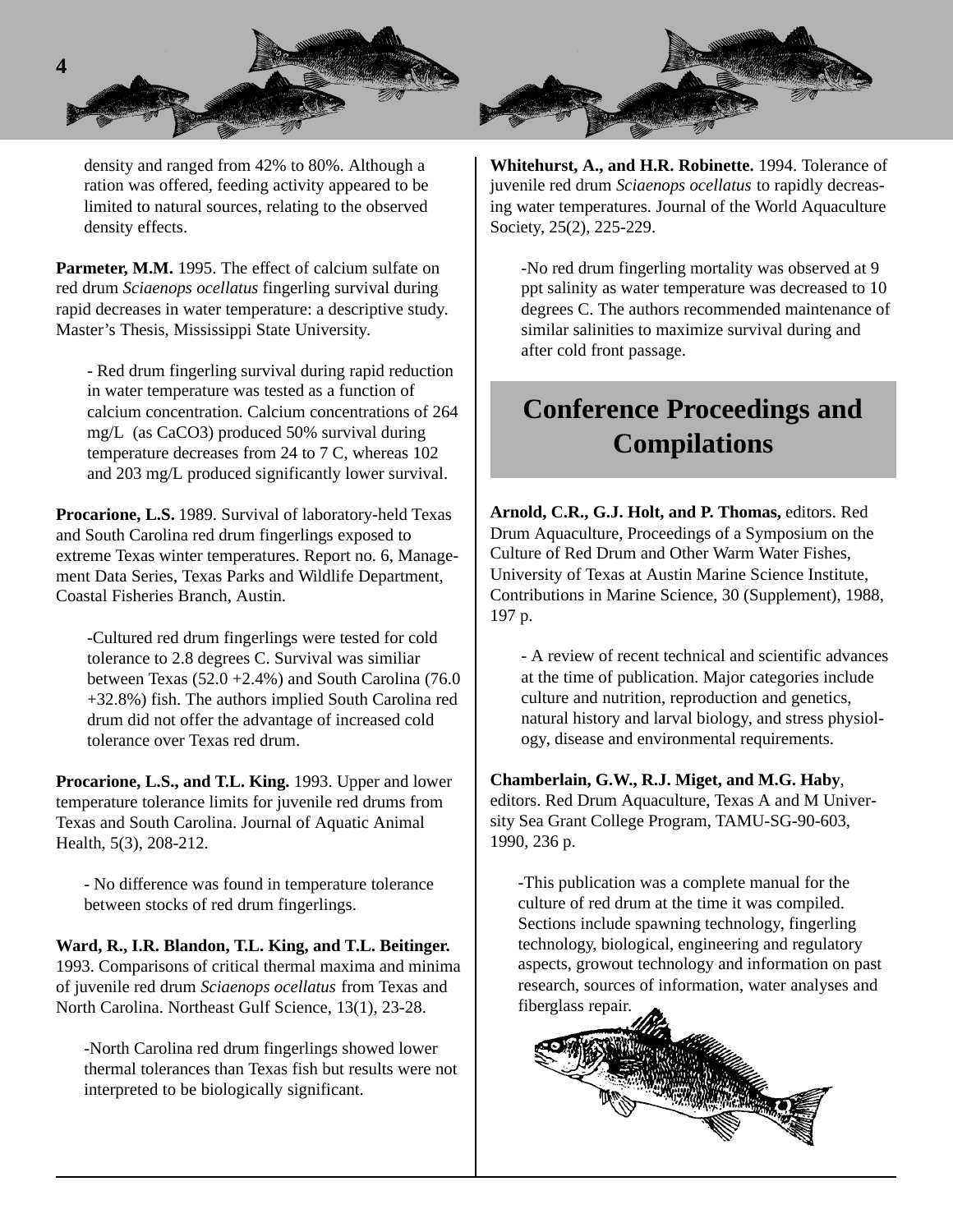



#### **Diseases/Fish Health**

**Bowden, R.A., D.J. Oestmann, D.H. Lewis, and M.S. Frey.** 1995. Lymphocystis in red drum. Journal of Aquatic Animal Health, 7(3), 231-235.

- A review of an outbreak of lymphocystis at a commercial facility and laboratory: investigations of pathology, etiology and transmission.

**Camus, A.C. and M.K. Lopez.** 1996. Gastric cryptosporidiosis in juvenile red drum. Journal of Aquatic Animal Health, 8(2), 167-172.

- Cryptosporidiosis was confirmed in a population of pond-reared red drum fingerlings. Pathology was discussed.

**Hawke, J. P.** 1991. An overview of the diseases of cultured hybrid striped bass and red drum. Louisiana Aquaculture Conference 1991, Louisiana Cooperative Extension Service and Louisiana Agricultural Experiment Station, LSU Agricultural Center, Baton Rouge, 52-54.

- Etiologies of submitted red drum from 1988 through 1990. Commonly observed parasites included *Amyloodinium, Trichodina*, and *Ambiphrya.* Common bacterial problems included *Vibrio, Aeromonas, Cytophaga columnaris* and *Eubaterium tarantellus.* Occurrence of *Acinetobacter* was associated with vitamin deficiency. *Saprolegnia* was observed in fish overwintered in fresh water.

**Johnson, S. K.** 1990. Recognition and control of diseases common to grow-out aquaculture of red drum. In: Red Drum Aquaculture, Chamberlain, G.W., Miget R.J., and Haby M.G., eds. Texas A and M University Sea Grant College Program, College Station, Texas, 113-130.

-A comprehensive guide to red drum diseases. Identification, control and treatment options are presented. Included are drawings and photographs of common disease organisms.



**Landsberg, J. H., G. K. Vermeers, S. A. Richards, and N. Perry.** 1991. Control of the parasitic copepod *Caligus elongatus* on pond-reared red drum. Journal of Aquatic Animal Health, 3(3), 206-209.

-Successful treatment of this parasite was reported on pond-reared (20 ppt salinity) red drum with a 20 minute freshwater dip.

**Lewis, D. H., W. Wenxias, A. Ayers, and C. R. Arnold.** 1988. Preliminary studies on the use of chloroquine as a systemic chemotherapeutic agent for amyloodinosis in red drum *Sciaenops ocellatus*. Contributions in Marine Science, 30 (Supplement), 183-189.

-Promising results indicated chloroquine was an effective oral therapeutant for this difficult-to-control parasite.

**Oestmann, D.J., and D.H. Lewis**. 1996. Effects of 3, Nmethylglucamine lasalocid on *Amyloodinium ocellatum.* Diseases of Aquatic Organisms, 24(3), 179-184.

- Lasalocid, currently approved for use on food animals, reduced trophont infection on 0.5-1.0 gram red drum gill filaments by 80% at a concentration of 0.1 ppm. At 1.0 ppm, infection was completely prevented.

**Peppard, E.M., W.R. Wolters, J.W. Avault, Jr., and W.G. Perry, Jr.** 1991. Toxicity of chelated copper to juvenile red drum *Sciaenops ocellatus*. Journal of the World Aquaculture Society, 22(2), 101-108.

- Safe copper compound dosage for red drum fingerlings for short-duration treatment of external parasites was determined to be 0.2 - 0.25 mg/l. Mortality was positively correlated with temperature and negatively correlated with salinity**.**

**Plumb, J.A.** 1991. Major diseases of striped bass and redfish. Veterinary and Human Toxicology, 33 (Supplement 1), 34-39.

-Aquacultured red drum and hybrid striped bass exhibited similar diseases.Vibriosis (*Vibrio sp*.) and motile *Aeromonas septicemia* (*Aeromonas hydrophila*) were the most frequently encountered bacterial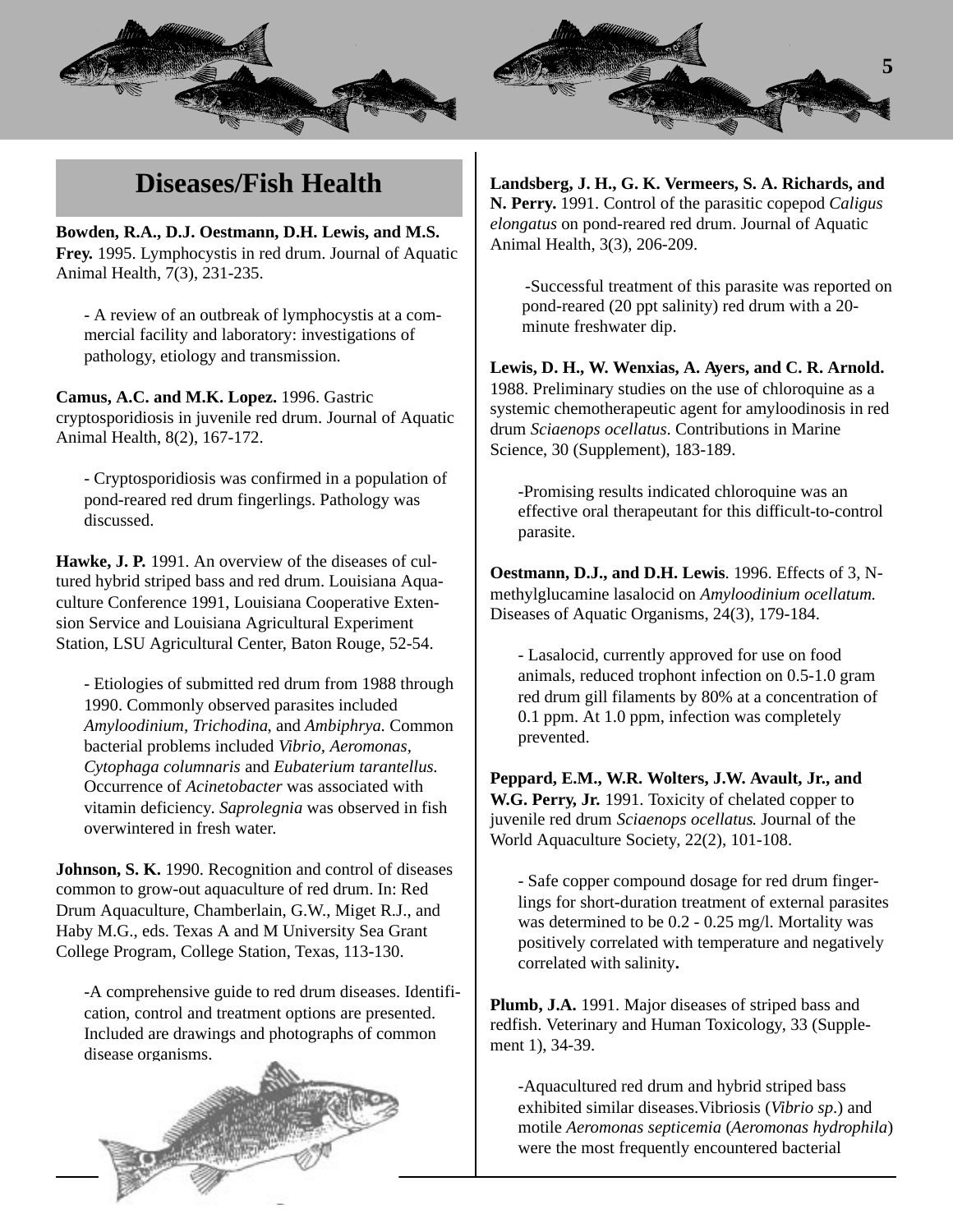

diseases. Fungi (usually *Saprolegnia*) and *Amyloodinium ocellatum* were the most serious problems, but other protozoans (*Trichodina, Ichthyophthirius, Cryptocaron,* etc.) were also reported. Treatment of any of these diseases was shown to be a problem because of the absence of approved drugs or chemicals for use on striped bass or redfish.

#### **Economics**

**Baldridge, T., L. Dellenbarger, and D. Huffman.** 1991. Economics of commercial redfish production in Louisiana. D.A.E. Research Report No. 688. Louisiana Agricultural Experiment Station, Louisiana State University Agricultural Center, Baton Rouge, 32 p.

- A synthesized analysis based on preliminary cost estimates and a growth simulation model using anticipated survival and feed conversion values.

**Griffin, W.L., and S.G. Thacker.** 1994. Combined indoor/outdoor red drum aquaculture: a stochastic sensitivity analysis. Journal of Applied Aquaculture, 4(3), 1-21.

- Probability of economic survival (defined as avoidance of bankruptcy) was generally high (>50%) over a range of model variables such as growth rate, survival, market price, feed price and frequency of random (catastrophic) losses. Economic success (defined as a net present value greater than zero) was more variable in the stochastic output.

**Haby, M.G., and M.L. Cuenco.** 1990. Red Drum marketing opportunities. In: Red Drum Aquaculture, Chamberlain, G.W., Miget R.J., and Haby M.G., eds. Texas A and M Sea Grant College Publication, College Station, Texas, 209-213.

- An analysis of market characteristics in Texas at the time of publication. Size preferences, prices, yields, scope of market, infrastructure and potential marketing strategies were reviewed.



**Lutz, C.G.** 1994. An overview of Louisiana red drum production: investment, site selection and legal considerations for Louisiana and elsewhere. Louisiana Aquaculture Conference 1994, Louisiana Cooperative Extension Service and Louisiana Agricultural Experiment Station, LSU Agricultural Center, Baton Rouge, 48-51.

-Brief but comprehensive overview of potential and constraints in Louisiana for pond-based red drum aquaculture at the time of publication.

**Lutz, C.G.** 1996. Commercial prospects for red drum culture: implications from field trials. Louisiana State University Agricultural Center - Louisiana Cooperative Extension Service Publication no. 2619.

-Synthesis of university and commercial scale red drum pond grow-out trials. Results suggested breakeven prices of \$2.40/lb and \$2.59/lb for early- and late-season stocking, respectively, with yields of 3,863 and 3,274 lb/acre realized before a second overwintering period. Low survival and high feed conversion ratios were cited as major constraints.

**McBryde, G.** 1994. Financial characteristics of a red drum aquaculture firm with winter nursery production. Aquaculture, 122(2-3), 107-118.

-Financial feasibility of vertically integrated red drum aquaculture was presented. Although potential for high profit existed, investors were discouraged because of mortality risk and dependence on each harvest to service debt.

**Rhodes, R.J., and D. Hollin.** 1990. Financial analysis of commercial red drum aquaculture enterprise. In: Red Drum Aquaculture, Chamberlain, G.W., Miget R.J., and Haby M.G., eds. Texas A and M University Sea Grant College Program, College Station, Texas, 189-208.

-Authors presented estimated capital requirements and operating cost estimates for a hypothetical red drum hatchery and semi-intensive grow-out facility at the time of publication. Sensitivity analysis for 10-year internal rate of return was included for variations in survival, product price and feed cost.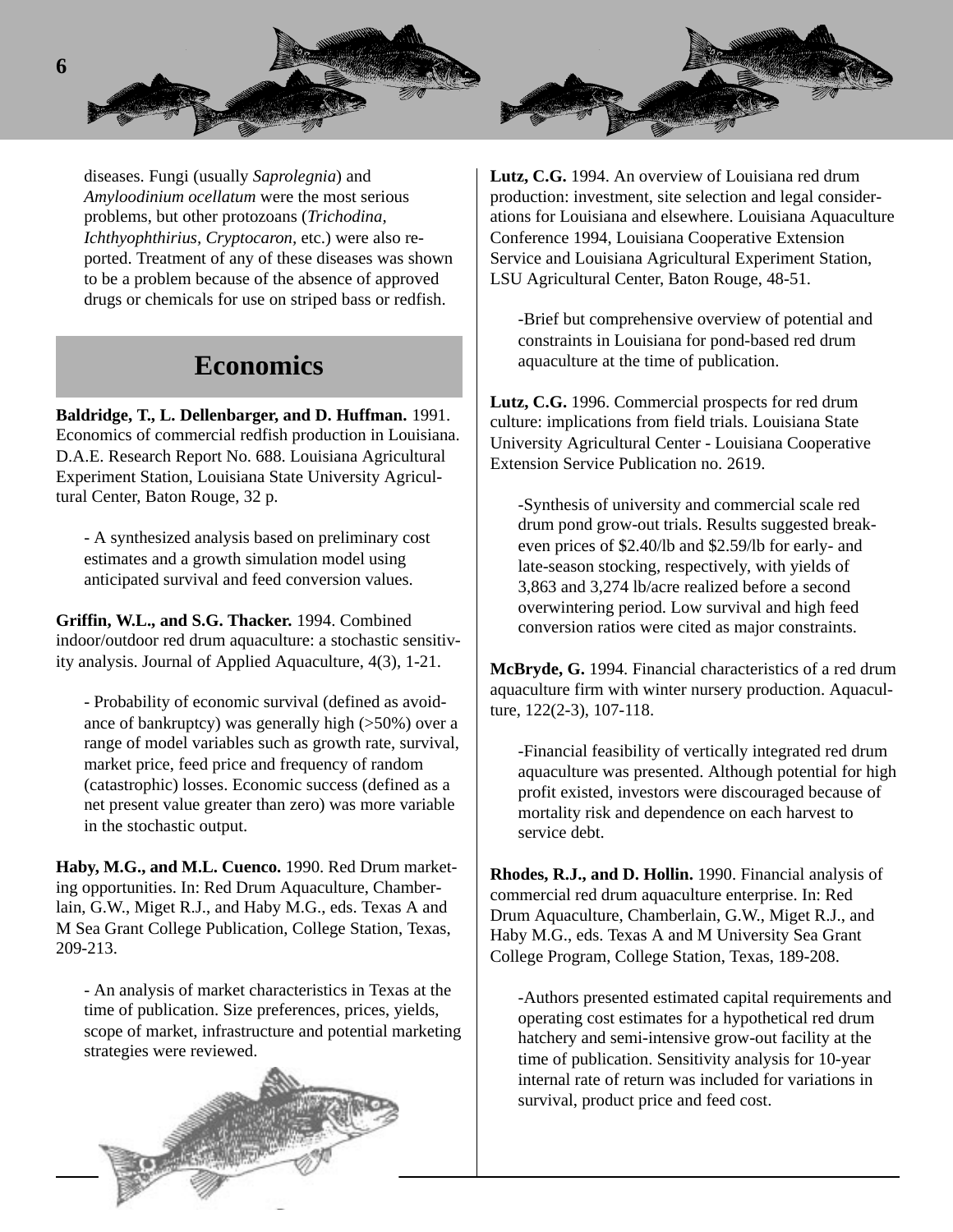

**Thacker, S.G., W. Griffin, A. Rahman, and J. Lambregts.** 1991. Modeling the financial risk of intensive redfish *Sciaenops ocellatus* aquaculture in Texas. Journal of the World Aquaculture Society, 22(3), 42A-43A.

-A 10-year financial analysis of an indoor, intensive production facility including hatchery, nursery and growout. Although profit potential was high, random catastrophic losses beyond managerial control were also predicted.

**Thacker, S.G., and W.L. Griffin.** 1994. Indoor intensive red drum aquaculture: A stochastic sensitivity analysis. Journal of the World Aquaculture Society, 25(1), 86-100.

-A 0.0-100% chance of financial success was predicted for indoor, intensive red drum farming under a number of scenarios. The most important predictor of failure for this type of endeavor was determined to be poor management. Other success factors included required rate of return and aversion to risk exposure.

**Van Chau, A.N.** 1982. Potential for aquaculture in southeast Texas: red drum farming. John E. Gray Institute, Lamar University. 43 p.

-A summary of a large volume of red drum literature as it related to the potential for red drum farming along the coast of Texas. Capital and operating costs at the time of publication were presented for a 50 water-acre farm with hatchery.

## **Fingerling Production**

**Colura, R.L.** 1987. Saltwater pond fertilization. In: Manual of Red Drum Aquaculture, Chamberlain, G.W., Miget R.J., and Haby M.G., eds. Texas Agricultural Extension Service and Sea Grant College Program, College Station, Texas, p. III51-III53.

**-** Recommended schedules for fry pond fertilization.

**Colura, R.L., B.W. Bumguardner, A. Henderson-Arzapalo, and J.D. Gray.** 1990. Culture of red drum fingerlings. Report no. 22, Management Data Series, Texas Parks and Wildlife Department, Coastal Fisheries Branch, Austin.

- Following brief introduction, materials, results and reference sections, the authors presented in-depth discussion of production procedures in appendix form, from broodfish procurement through advanced fingerling culture. Regulations at the time of publication and metric conversions were also presented.

#### **Colura, R.L., B.T. Hysmith, and R.E. Stevens.** 1976. Fingerling production of striped bass *Morone saxatilis*, spotted seatrout, *Cynoscion nebulosis*, and red drum *Sciaenops ocellatus*, in saltwater ponds. Proceedings of the World Mariculture Society, 7, 79-92.

- A summary of some very early trials, which showed good promise for red drum pond culture in salt water.

**Craig, S.** 1989. The effects of enriching live foods with highly unsaturated fatty acids on the growth and fatty acid composition of larval red drum *Sciaenops ocellatus* Linnaeus, Master's Thesis, Corpus Christi State University, Corpus Christi, Texas.

- Although enrichment increased EPA and DHA levels, control rotifers produced higher growth rates. Rotifers with no HUFA supplementation resulted in significantly lower growth.

**Davis, J.T**. 1991. Red drum: production of fingerlings and stockers. Publication no. 324, Southern Regional Aquaculture Center, Stoneville, Mississippi.

- Recommended methods for pond preparation, stocking with larvae, feeding, harvesting and growout were reviewed.

**Douillet, P.A., and G.J. Holt.** 1994. Surface disinfection of red drum *Sciaenops ocellatus* Linnaeus eggs leading to bacteria-free larvae. Journal of Experimental Marine Biology and Ecology, 179(2), 253-266.

- A number of disinfectants were evaluated for different stages of egg development. A "no observable effect concentration" of 3% hydrogen peroxide for 5 minutes allowed production of bacteria-free larvae.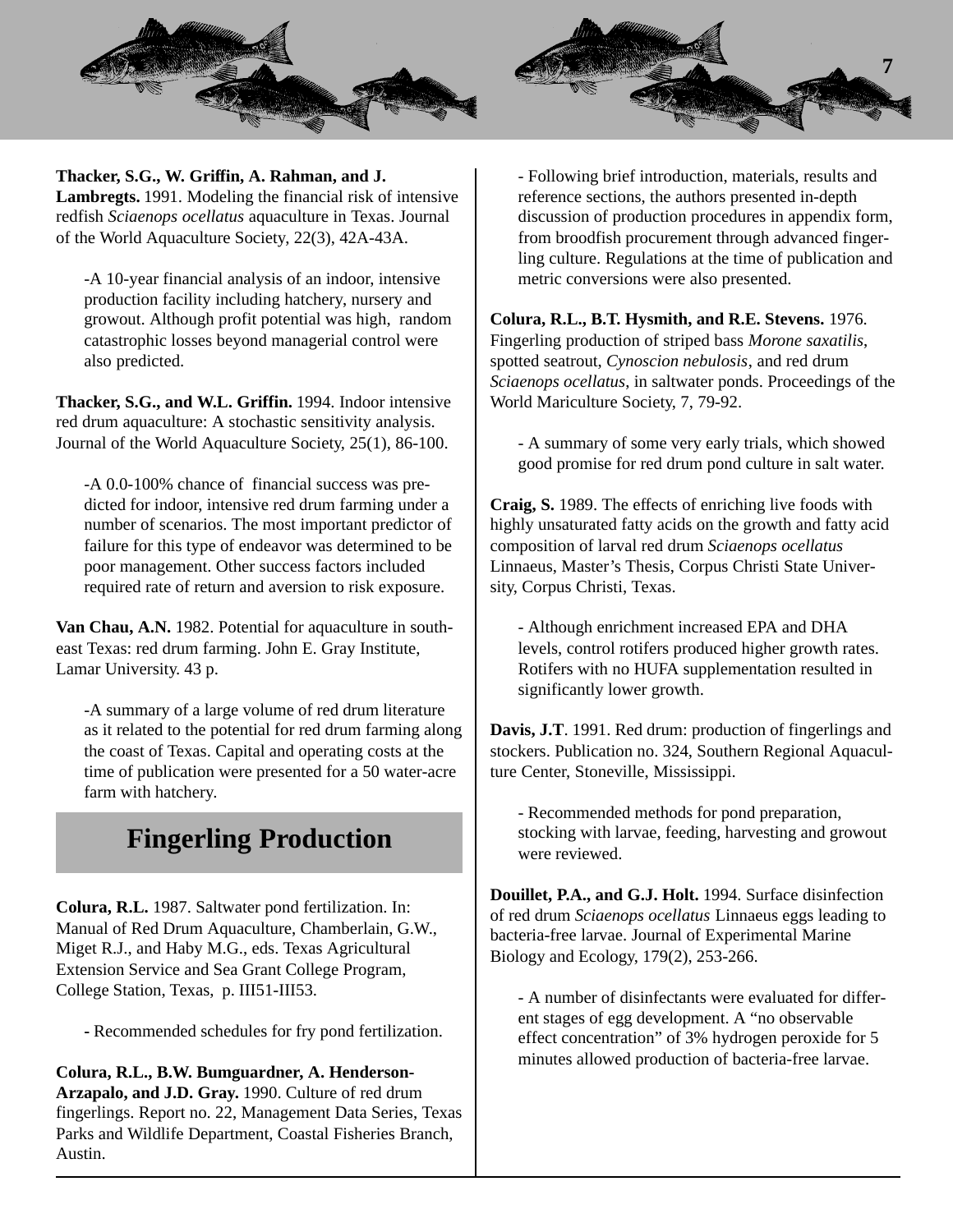

**Fernandez, R.** 1990. Redfish fingerling harvest. In: Red Drum Aquaculture, Chamberlain, G.W., Miget R.J., and Haby M.G., eds. Texas A and M Sea Grant College Program, College Station, Texas, 91.

- Complete practical methodology for fingerling harvest, removal and sampling.

**Henderson-Arzapalo, A**. 1990. Red drum egg and larval incubation. In: Red Drum Aquaculture, Chamberlain, G.W., Miget R.J., and Haby M.G., eds. Texas A and M Sea Grant College Program, College Station, Texas, 51-52.

- Environmental requirements, enumeration sampling, and incubation mechanics and management.

**Henny, D.C., G.J. Holt, and C.M. Riley.** 1995. Recirculating-water system for the culture of marine tropical fish larvae. The Progressive Fish-Culturist, 57, 219-225.

- A larval culture system incorporating a high-density rearing area within a recirculating loop and an external filter unit was described. Authors related success with red drum and other species.

**Holt, G.J.** 1990. Growth and development of red drum eggs and larvae. In: Red Drum Aquaculture, Chamberlain, G.W., Miget R.J., and Haby M.G., eds. Texas A and M Sea Grant College Program, College Station, Texas, 46-50.

- Growth and development were described, and environmental (temperature, salinity, nitrogenous compounds) and dietary effects on these processes were discussed.

**Holt, G.J.** 1992. Experimental studies of feeding in larval red drum. Journal of the World Aquaculture Society, 23(4),265-270.

- A review of available information regarding factors limiting mass production of red drum fingerlings under controlled conditions.

**Holt, G.J.** 1993. Feeding larval red drum on microparticulate diets in a closed recirculating water system. Journal of the World Aquaculture Society, 24(2), 225-230.

- Successful weaning of red drum larvae to microdiets was described. Growth and metamorphosis rates were comparable to those attained with live diets, and survival rates were high.

**Holt, G.J., C.R. Arnold, and C.M. Riley.** 1990. Intensive culture of larval and post-larval red drum. In: Red Drum Aquaculture, Chamberlain, G.W., Miget R.J., and Haby M.G., eds. Texas A and M Sea Grant College Program, College Station, Texas, p. 53-56.

- Techniques and methodology for egg handling, larval culture, feeding and enumeration for small-scale, tankbased larviculture.

**Holt, J., R. Godbout, and C.R. Arnold.** 1981. Effects of temperature and salinity on egg hatching and larval survival of red drum, *Sciaenops ocellata*. Fishery Bulletin, 79(3), 569-573.

- Optimum temperature and salinity for incubation and rearing were estimated to be 25 degrees C and 30 ppt. The importance of temperature in maximizing growth increased with age.

**Johansen, P.L**. 1986. Microplankton in red drum mariculture ponds. Report no.105, Management Data Series, Texas Parks and Wildlife Department, Coastal Fisheries Branch, Austin.

-Seasonal variation of numbers of plankters was reported but with little change in species present in red drum fingerling culture ponds in Texas.

**Lee, W.Y., G.J. Holt, and C.R. Arnold.** 1984. Growth of red drum larvae in the laboratory *Sciaenops ocellatus* Transactions of the American Fisheries Society, 113(2), 243-246.

-Larval red drum grew faster at 28 degrees C than 24 degrees C. Differences in survival were not reported.

**Matlock, G.C., R.L. Colura, C. Porter, and T.L. Heffernan.** 1985. Effect of two fertilizers on red drum survival in ponds. Report no.76, Management Data Series, Texas Parks and Wildlife Department, Coastal Fisheries Branch, Austin.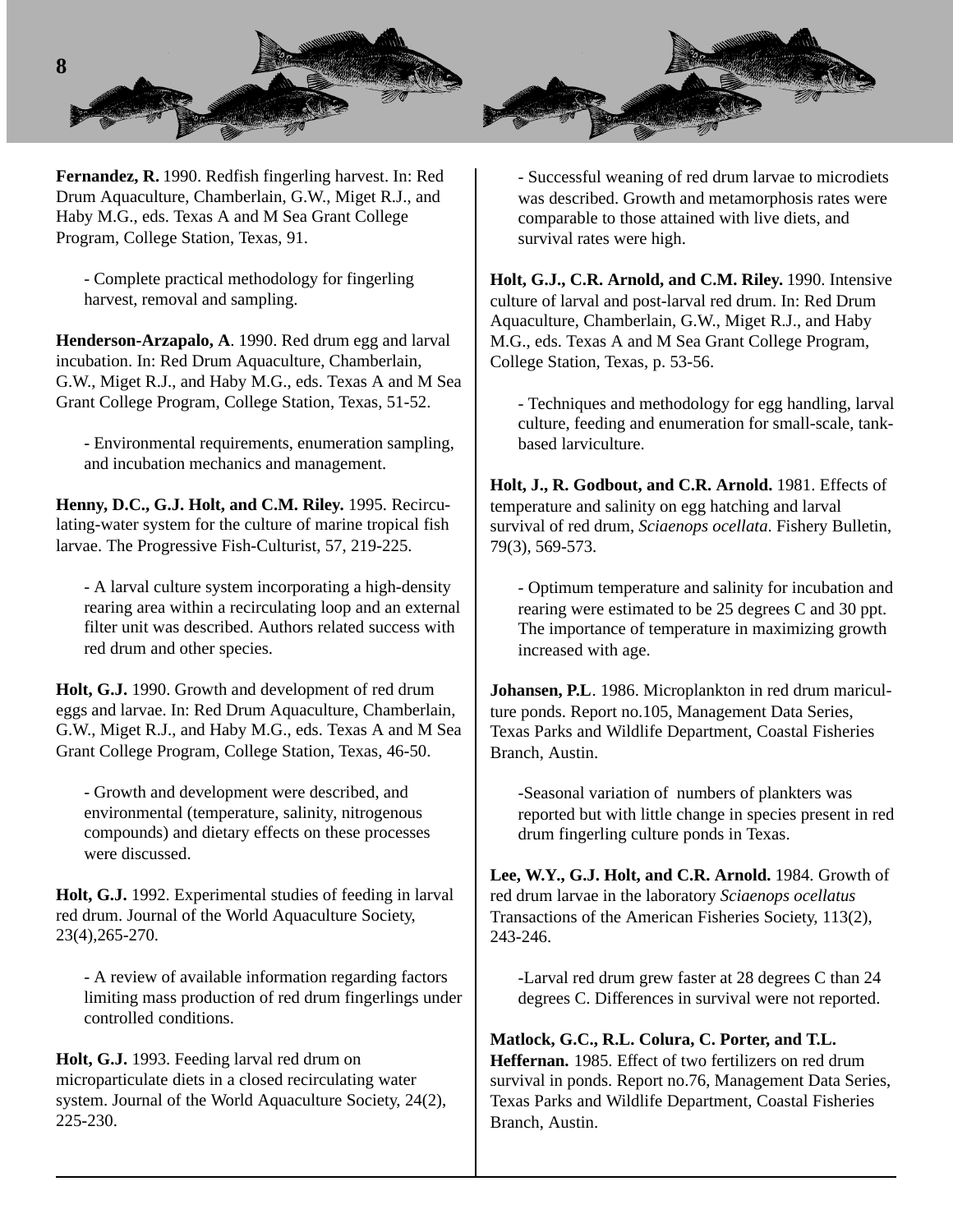

**9**

-Cottonseed meal and alfalfa meal (568 kg/ha) were compared as fertilizers for red drum fingerling production ponds. Although differences in survival were inconclusive statistically, authors made strong case for use of alfalfa meal based on higher dissolved oxygen levels in ponds and lower cost.

**McCarty, C.E., and B.R. Gregg.** 1992. Early prediction of pond harvest success rate. Aquaculture, 102(1-2), 89- 94.

-Plankton tows were used to develop an equation to predict number of fingerlings present at harvest. Most mortality was reported to occur within the first 48 hours. Authors recommend restocking ponds that experience initial mortality to maximize profits.

**Oestmann, D.J., D.H. Lewis, and B.A. Zettler.** 1995. Clearance of *Amyloodinium ocellatum* dinospores by *Artemia salina*. Journal of Aquatic Animal Health, 7(3), 257-261.

- A density of 8 brine shrimp nauplii/ml eliminated dinospores initially present at 10,000/ml in 8 hours. When dinospores were stocked at 100,000/L, 1,000 nauplii/L reduced trophont load on juvenile fish by 65%.

**Roberts, D.E.J., L.A.I. Morey, G.E. Henderson, and K.R. Halscott.** 1978. The effects of delayed feeding, stocking density, and food density on survival, growth, and production of larval red drum *Sciaenops ocellata*. Journal of the World Mariculture Society, 9, 333-356.

- The optimal time of initial feeding was determined to be 3 days after hatching. A density of 10 larvae/liter and 5 rotifers/ml resulted in the highest survival and biomass, although growth was maximized at 2 larvae/ liter.

**Soletchnik, P. E., E. Thouard, E. Goyard, and D. Baisnee.** 1991. Intensive aquaculture techniques for raising larval redfish (*Sciaenops ocellatus*) in Martinique: Preliminary results. Proceedings of the Gulf and Caribbean Fisheries Institute, 40, 367-381.

- Methods and techniques used during rearing trials were critically reviewed.

**Soletchnik, P. E., E. Thouard, E. Goyard, C. Yvon, and P. Baker.** 1988. First larval rearing trials of red drum *Sciaenops ocellatus* in Martinique (French West Indies). Contributions in Marine Science, 30 (Supplement), 125- 130.

- A summary of problems encountered in larval trials highlighting cannibalism, poor swim bladder inflation and infestation by *Amyloodinium ocellatus*.

**Stahl, C. J., S. S. Barnes, and W. H. Neill.** 1995. Optimization of dissolved solids for the intensive culture of juvenile red drum *Sciaenops ocellatus* Journal of the World Aquaculture Society, 26(3), 323-326.

- A solution of 5g/L sodium chloride provided the highest survival rate when compared to a 6 g/L seawater control, 5 g/L calcium chloride or magnesium sulfate, and 1 g/L each of seawater control, sodium chloride, calcium chloride or magnesium sulfate.

**Stahl, C. J.** 1994. Optimization of ionic conditions for the intensive culture of red drum, *Sciaenops ocellatus*. Aquaculture '94 - New Orleans Book of Abstracts, World Aquaculture Society, Baton Rouge.

- Results indicated that growth and survival of red drum cultured in 1 g/liter natural seawater may be comparable to those in seawater augmented with sodium chloride, calcium chloride or magnesium sulfate.

**Sturmer, L. N.** 1990. Zooplankton composition and dynamics in fingerling red drum rearing ponds. In: Red Drum Aquaculture, Chamberlain, G.W., Miget R.J., and Haby M.G., eds. Texas A and M Sea Grant College Program, College Station, Texas, 80-90.

- Characteristics of typical zooplankton groups found in rearing ponds and typical succession patterns are described. Recommended management techniques are also reviewed.

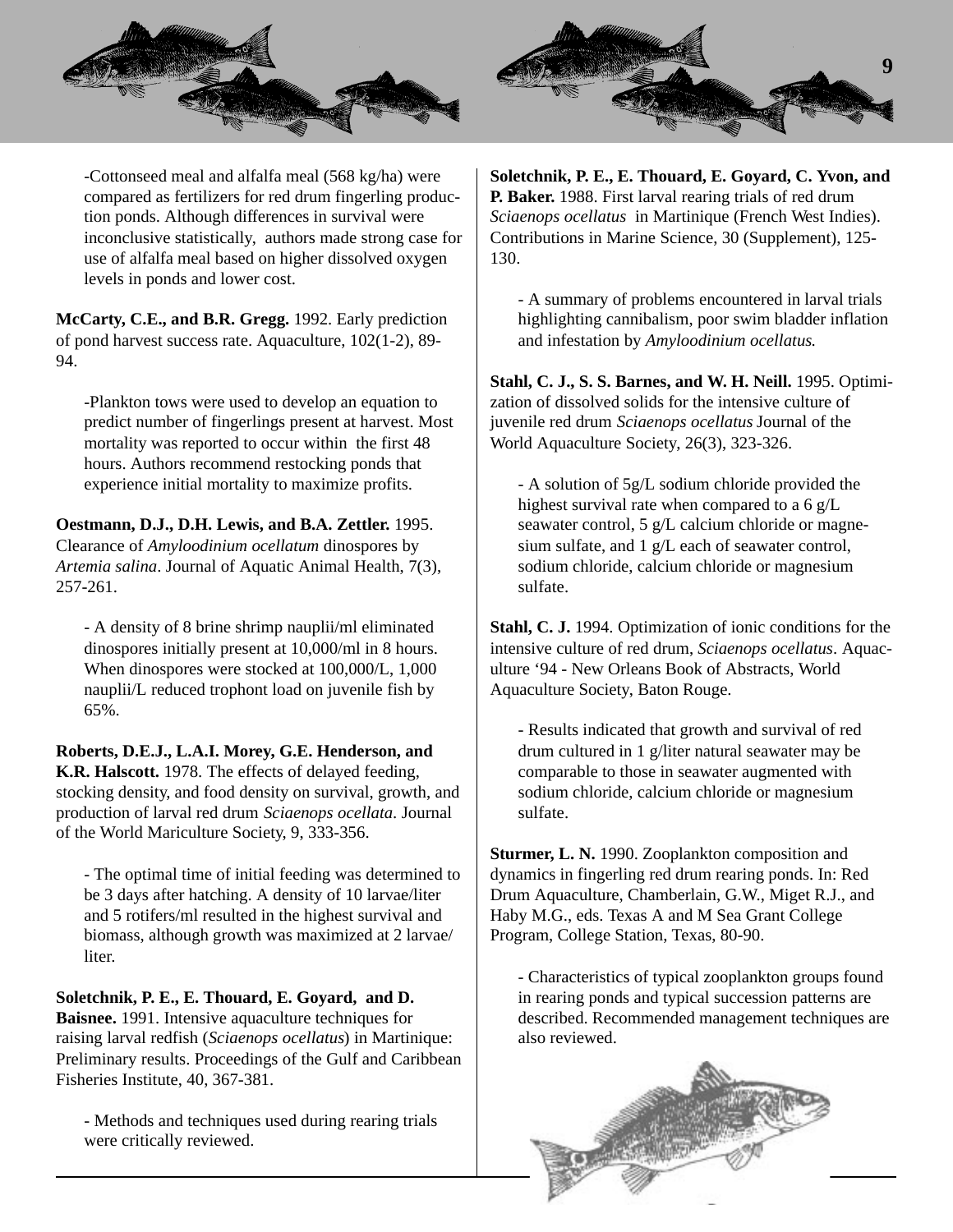

#### **Freshwater Production**

**Gatlin, D.M, III, D.S. MacKenzie, S.R. Craig, and W.H. Neill.** 1992. Effects of dietary sodium chloride on red drum juveniles in waters of various salinities. The Progressive Fish-Culturist, 54(4), 220-227.

- Dietary NaCl at 2% supplementation resulted in signficantly greater weight gain and feed efficiency in fresh water. In brackish water (5ppt), no significant differences were demonstrated. In salt water (35 ppt), supplementation at 2% and 10% had no significant impact on growth, but reduced feed efficiency significantly at the 10% level.

**Huner, J.V.** 1994. Red drum in recreational ponds. Farm Pond Harvest, 28(1):10-11, 19.

- The historical fishery, life cycle, culture methods and requirements, and use of red drum in recreational ponds were reviewed. Constraints to recreational aquaculture of red drum were highlighted.

**Miranda, L.E., and A.J. Sonski.** 1985. Survival of red drum fingerlings in fresh water: dissolved solids and thermal minima. Proceedings Annual Conference Southeastern Fish and Wildlife Agencies, 39, 228-237.

-Authors indicated stocking of red drum fingerlings in fresh water should be successful at temperatures above 9 degrees C and chloride concentrations exceeding 130 mg/L.

**Pursley, M.G., and W.R. Wolters.** 1994. Effect of total water hardness and chloride on survival, growth, and feed conversion of juvenile red drum *Sciaenops ocellatus*. Journal of the World Aquaculture Society, 25(3), 448-453.

- Two 2 X 2 factorial designs evaluated the following hardness levels by chloride levels: 100 and 200 mg/L by 125 and 250 mg/L, and 100 and 400 mg/L by 150 and 500 mg/L. In the first trial, growth was significantly greater at 100 mg/L total hardness, while survival exhibited no significant treatment effects. In trial two, higher chlorides and hardness levels resulted in improved growth, survival and feed conversion.

 **Thomas, R.G., and W.R. Wolters.** 1992. Factors affecting the survival of fingerling red drum in freshwater ponds. The Progressive Fish-Culturist, 54(4), 215-219.

-Use of sodium chloride as a salinity enhancer resulted in improved survival compared to calcium chloride. Increasing the salinity acclimation period from 2 to 6 hours resulted in no improvement in survival, nor did predator control treatments. Survival rates in fresh water of up to 90% were considered possible at chloride levels of 400 mg/L (using sodium chloride).

**Wolters, W.R., K. Mulowayi, R.J. Laprarie, M.G. Pursley, and R.P. Romaire.** 1994. Effect of salinity and stocking density on production and survival of red drum *Sciaenops ocellatus* in earthen ponds. World Aquaculture '94 - New Orleans Book of Abstracts, World Aquaculture Society, Baton Rouge.

- Brackish water ponds significantly improved yield, survival and feed conversion over freshwater ponds. Density effects were not reported.

#### **General**

**Benetti, D.D., A. Venizelos, and C. Acosta.** 1994. Finfish aquaculture in Equador. World Aquaculture, 25(2), 18-25.

- Red drum were described as adaptable to conditions in Ecuadorian ponds previously used for shrimp culture.Very high larval survival was offset by low fingerling survival caused by cannibalism and external protozoan parasites.

**Chamberlain, G.W.** 1986. Red drum aquaculture status. Coastal Aquaculture, 3(3), 1-20.

- A thorough overview of the status of production technology, market demand, industry capitalization and other issues at the time of publication.

**Davis, J.T.** 1991. Red drum: site selection and pond construction. Publication no. 321, Southern Regional Aquaculture Center, Stoneville, Miss.

- A review of water requirements, soil and topographic considerations, and accessibility issues. Recommendations on pond design and construction.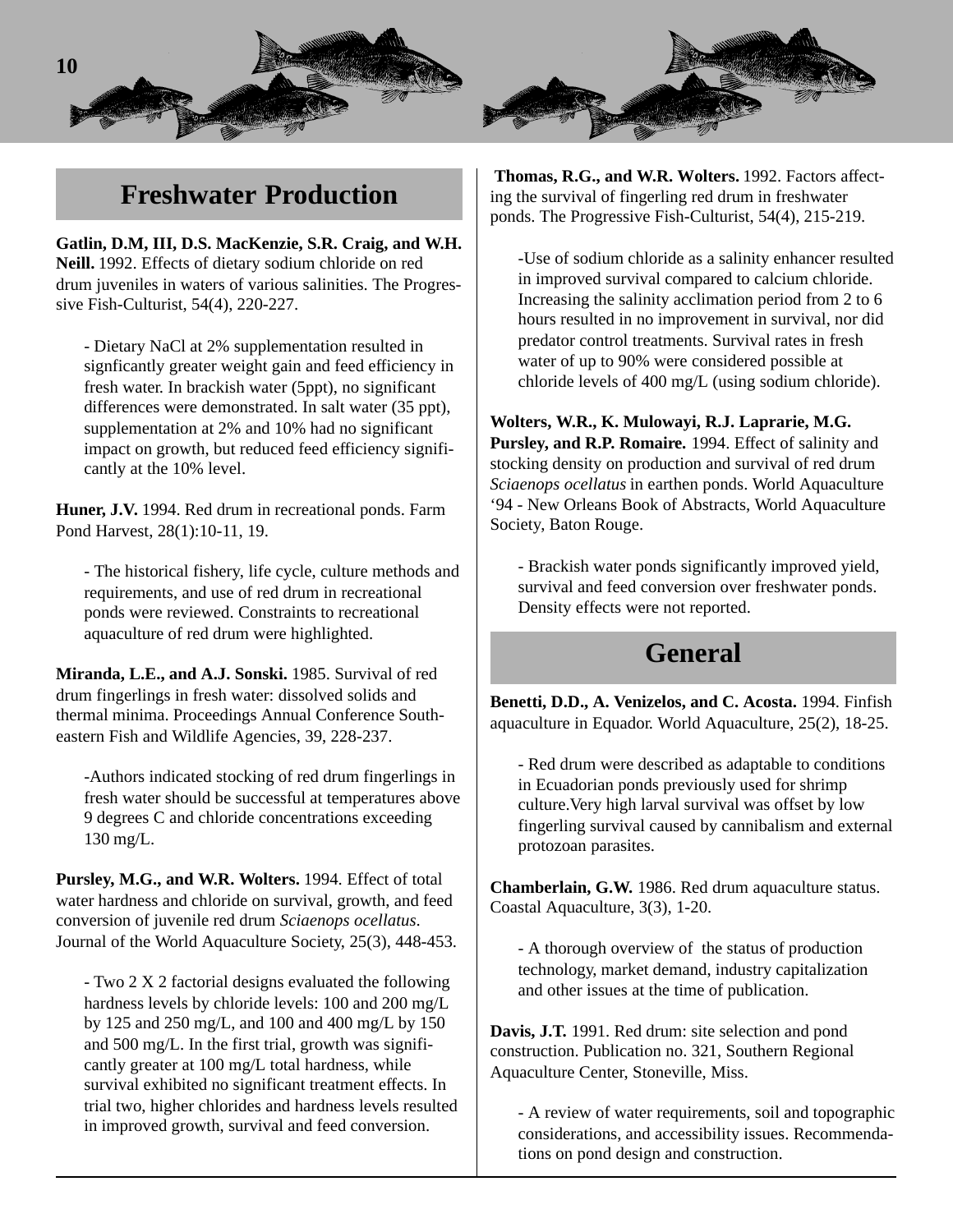

**Forsberg, J.A., and W.H. Neill.** 1994. Suitability of saline groundwater for red drum aquaculture in West Texas. World Aquaculture '94 - New Orleans Book of Abstracts, World Aquaculture Society, Baton Rouge, 286.

- A series of bioassays using dilutions of saline groundwaters suggested red drum fingerlings would be expected to exhibit similar growth and survival in these waters as those cultured in 15 ppt artificial seawater.

**Henderson-Arzapalo, A.** 1992. Red drum aquaculture. Review of Aquatic Sciences, 6(5/6), 479-491.

- An overview of the history and development of techniques for mass production of red drum, with emphasis on the research shift from stocking and restoration to commercial, market production.

**Higginbotham, B.** 1990. Fee fishing potential for red drum. In: Red Drum Aquaculture, Chamberlain, G.W., Miget R.J., and Haby M.G., eds. Texas A and M Sea Grant College Program, College Station, Texas, 166-169.

- Environmental requirements for red drum, such as water quality (hardness, chlorides) and quantity, temperature, oxygen concentration and other factors were presented in the context of a fee-fishing operation. Management considerations for fee fishing enterprises, such as pond design, management, marketing, facility characteristics and other factors were reviewed.

**Hopkins, S.J., A.D. Stokes, P.A. Sandifer, R.A. Smiley, and T.R. McTeer.** 1986. Spawning and grow-out trials with red drum in South Carolina. Proceedings of the Fortieth Annual Conference of Southeastern Association Fish and Wildlife Agencies, 40, 179-186.

- Fingerling production from wild-caught broodstock was described. Production of food-size fish from fingerlings over a 22-month period was also reported, with atypically high survival rates**.**

**Jahncke, M., M.B. Hale, J.A. Gooch, and J.S. Hopkins.** 1988. Comparison of pond-raised and wild red drum *Sciaenops ocellatus* with respect to proximate composition, fatty acid profiles, and sensory evaluations. Journal of Food Science, 53(Jan./Feb.), 286-287.

-Similiar flavor and texture profiles were reported for both pond-raised and wild-caught fish. Pond fish were higher in linoleic acid and lower in docosahexaenoic acid, however, than their wild counterparts, presumably because of dietary differences.

**Ladner, C.M., and J.B. Loftus.** 1985. Redfish - Highlights regarding the potential for their culture in Mississippi. Mississippi Department of Wildlife Conservation, Bureau of Marine Resources.

-Authors reviewed potential for red drum farming in southern one-third of Mississippi .

Landry, W.J. 1991. Summary of redfish and striped bass production in Louisiana. Louisiana Aquaculture Conference 1991, Louisiana Cooperative Extension Service and Louisiana Agricultural Experiment Station, LSU Agricultural Center, Baton Rouge, 49.

-Producer summary of red drum farms in Louisiana in 1991. Complete red drum mortality in ponds was reported as a result of 100 continous hours of freezing temperatures in December 1989.

**Lutz, C.G., W. Lorio and J. Avery.** 1994. Site selection for Louisiana finfish production: Technical considerations for water quality, quantity and disposal. Louisiana State University Agricultural Center - Louisiana Cooperative Extension Service Publication no. 2543.

- Available sources of ground and surface water throughout the state were compared with recommended chemical profiles for popular cultured finfish, with an emphasis on red drum and hybrid striped bass. Discharge considerations were also discussed.

**Lutz, C.G., W. Lorio and J. Avery.** 1994. Site selection for Louisiana finfish production: Legal considerations for Louisiana and elsewhere. Louisiana State University Agricultural Center - Louisiana Cooperative Extension Service Publication no. 2544.

- Permitting and site selection were discussed with regard to federal and state environmental regulations affecting construction, access, effluents, water use and similar topics.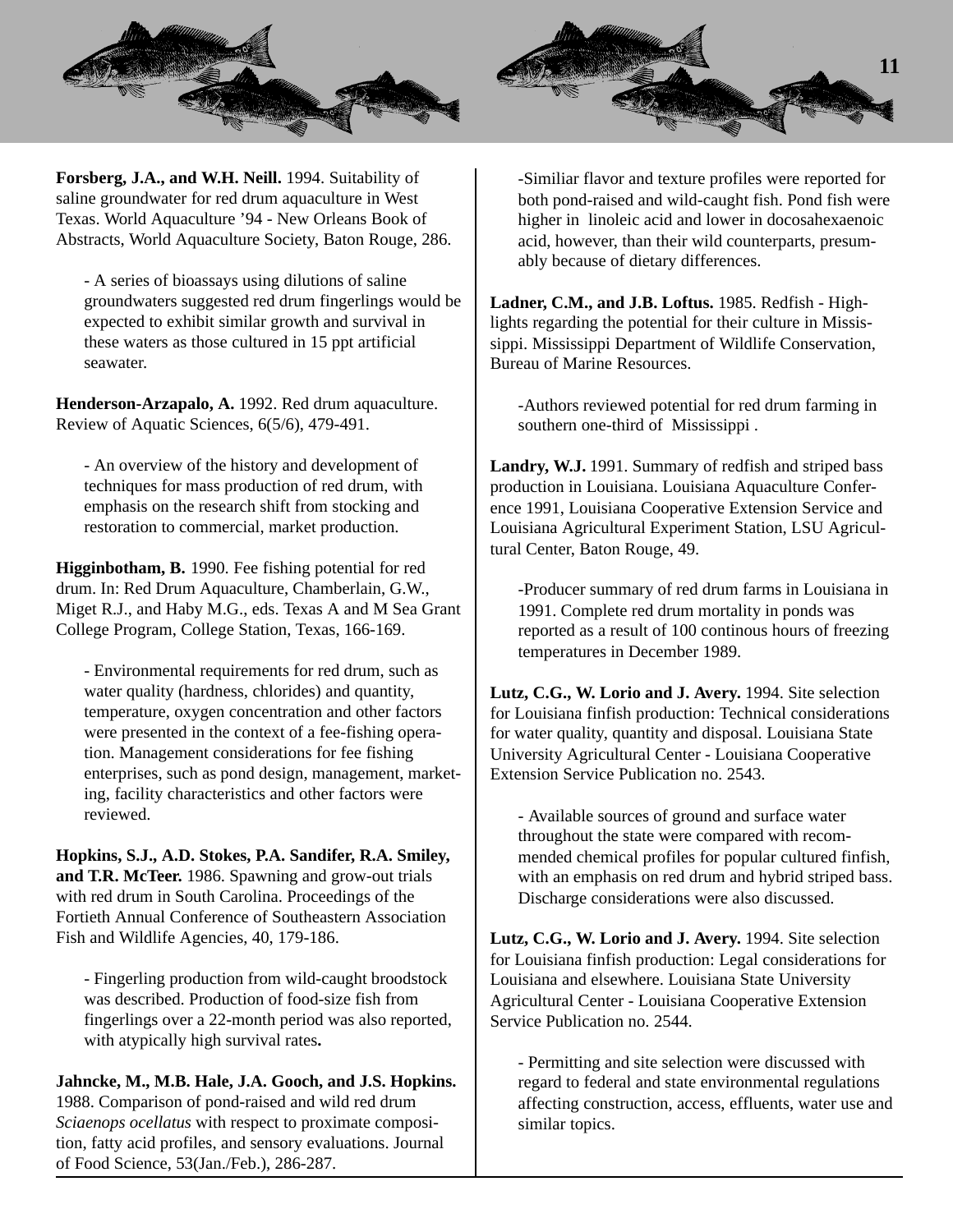

**Miget, R.J.** 1990. Site selection for redfish culture. In: Red Drum Aquaculture, Chamberlain, G.W., Miget R.J., and Haby M.G., eds. Texas A and M Sea Grant College Program, College Station, Texas, 131-137.

-An overview of site selection criteria such as temperature, water quality, elevation, water table, soil characteristics, wetlands delineation, permitting, etc.

**Villarreal, B.W., P.M. Rosenblum, and L.T. Fires.**

1994. Fatty acid profiles in red drum muscle: Comparison between wild and cultured fish. Transactions of the American Fisheries Society, 123(2), 194-203.

- Three fatty acids were identified as diagnostic for consistent discrimination of cultured fish: linoleic acid (18:2n-6) was consistently lower in wild fish, while arachidonic (20:4n-6) and adrenic (22:4n-6) acids were consistently higher in wild fish.

**Wolters, W.R.** 1988. Review of red drum pond culture. Louisiana Aquaculture Conference 1988, Louisiana Cooperative Extension Service and Louisiana Agricultural Experiment Station, LSU Agricultural Center, Baton Rouge, 130-132.

- Four pioneering studies were reviewed, with emphasis on implications for Louisiana industry, as well as potential for and constraints to profitability.

**Younger, W.R., J. Moseley, and J.A. Shiner.** 1987. Practical permitting suggestions. In: Manual on Red Drum Aquaculture Chamberlain, G.W., Miget R.J., and Haby M.G., eds. Texas Agricultural Extension Service and Sea Grant College Program, College Station, Texas, IV67- IV83.

- A review of the legal basis of permits, methodology in obtaining and completing applications, philosophy of the permitting process, types of permit categories, and agency contact information for coastal states from Texas to North Carolina.



#### **Grow-out**

**Arnold, C.R., and B. Reid.** 1990. High density recirculating grow-out systems. In: Red Drum Aquaculture, Chamberlain, G.W., Miget R.J., and Haby M.G., eds. Texas A and M Sea Grant College Program, College Station, Texas, 182-184.

- A protoype system was described. Principles and major considerations of water re-use were addressed, and miminal information was provided on performance of red drum in the system. Fingerlings (1 gram) grown for 116 days exhibited 44% survival and final weights ranging from 20 grams to 190 grams.

**Crocker, P.A., C.R. Arnold, J.A. DeBoer, and G.J. Holt.** 1981. Preliminary evaluation of survival and growth of juvenile red drum *Sciaenops ocellatus* in fresh and salt water. Journal of the World Mariculture Society, 12, 122- 134.

- Larvae, post-larvae and juveniles exhibited survival rates of 5%, 70% and 95%, respectively, when subjected to dechlorinated fresh water for 96 hours. Although survival did not differ significantly, growth and appetite of juveniles in saltwater flow-through raceways were significantly greater than those of similar-aged fish in freshwater flow-through raceways.

**Davis, J.T.** 1990. Inland culture of red drum. In: Red Drum Aquaculture, Chamberlain, G.W., Miget R.J., and Haby M.G., eds. Texas A and M Sea Grant College Program, College Station, Texas, 185-188.

- Considerations for culturing red drum at inland sites were reviewed. Major constraints were availability and disposal of water supplies with sufficient ionic content, and insufficient options to avoid massive crop losses from exposure to low temperatures. Fingerling production trials and general production techniques were also covered.

**Davis, J. T.** 1991. Red drum: production of food fish. Publication no. 322, Southern Regional Aquaculture Center, Stoneville, Mississippi.

- A review of recommended practices, facilities, equipment and management for pond grow-out to marketable size.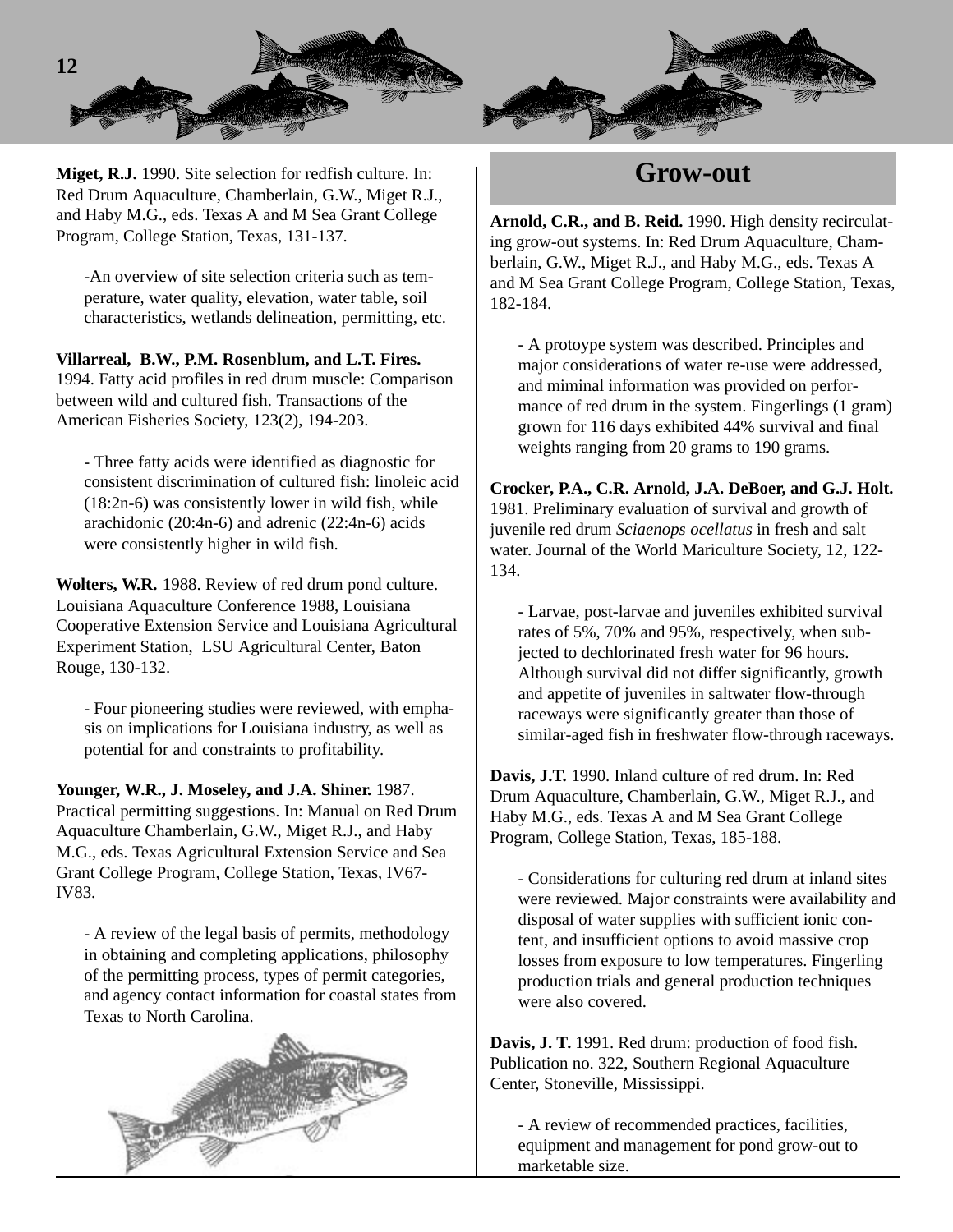

**Dorsett, P., E. Seidman, S. Boren, M. Schwarz, and W.H. Neill.** 1996. Thermal refuge technology to protect red drum (*Sciaenops ocellatus*) from cold-kill in aquaculture ponds. Aquaculture America 1996 - Arlington Book of Abstracts, World Aquaculture Society U.S. Chapter, Baton Rouge, 36.

- Three designs for thermal refuges were described and compared. All consisted of a plastic cover with hanging curtains located in one corner of a culture pond. Additional information relating to salinity manipulation was presented.

**Garces-Boticaio, H.A.** 1991. Observed and modeled growth of red drum in aquacultural ponds in the Republic of Panama, Ph.D. Dissertation, Texas A&M University.

-Salinity ranged from 7 to 41 ppt, although temperature varied little (24-28 C). Stocking rates varied from extensive to semi-intensive (2,100 - 48,000 fish/ha) but produced similiar results. Average growth was reported at 2 g/day with 65% overall survival. The main focus of this research was to develop a growth model that would explain experimental results.

**Garces-Boticaio, H.A.** 1992. Proximate composition of muscle of cage-raised red drum, *Sciaenops ocellatus* (Pisces: Sciaenidae), in Panama. Revista Biologica Tropical, 40(1), 147-148.

- Red drum raised in cages and fed 36% protein floating pellets exhibited suitable growth rates and chemical profiles similar to those of red drum cultured in earthen ponds or living in a marine environment.

**Garces-Boticaio, H.A.** 1993. Application of bioenergetics modeling to fish growth in ponds. Revista Biologica Tropical, 41(suppl. 1), 27-30.

- A bioenergetic growth model suggested changes of 1 ppm dissolved oxygen could result in large (+ 60%) differences in average weight over time. Similarly, a change of 10% total dietary energy in the model resulted in a 75% loss or gain in average weight over time.



**Hein, S.H., and J.A. Shepard.** 1980. Growth of juvenile red drum, *Sciaenops ocellata* in a quarter-acre pond. Technical Bulletin 31, Marine Research Laboratory - Grand Terre Island, Louisiana Department of Wildlife and Fisheries, Baton Rouge, 85.

- From mid-October to early January, juveniles stocked at approximately 10,000/ha exhibited growth rates of 0.92 mm and 0.05 g per day. Water temperature averaged 19 degrees C. The trial was abruptly ended by a die-off caused by low temperatures.

**Hopkins, J.S.** 1990. Semi-intensive grow-out in saltwater. In: Red Drum Aquaculture, Chamberlain, G.W., Miget R.J., and Haby M.G., eds. Texas A and M Sea Grant College Program, College Station, Texas, 170-177.

- A three-phase production methodology was proposed based on preliminary research results. Facility and equipment recommendations to accommodate this approach were presented.

**Hopkins, J.S., T.I.J. Smith, A.D. Stokes, and P.A. Sandifer.** 1987. Recent progress in the development of culture techniques for redfish *Sciaenops ocellatus*. Journal of the World Aquaculture Society, 18(1), 36A.

- A brief review of production trial results reported elsewhere. Fingerlings produced from normal season spawning of broodstock that had been brought indoors from conditioning ponds were not weaned to prepared rations before the overwintering period and accordingly exhibited poor survival, inversely related to density. Yearling fish from spring spawns exhibited excellent overwintering survival.

**Hysmith, B. ., G.C. Matlock, and R.L. Colura.** 1983. Effects of stocking rate and food type on growth and survival of fingerling red drum. Special Publication no. 3. World Aquaculture Society, Baton Rouge.

- Feeding improved growth and survival of overwintered fingerlings, but the influence of stocking rate on performance was negligible.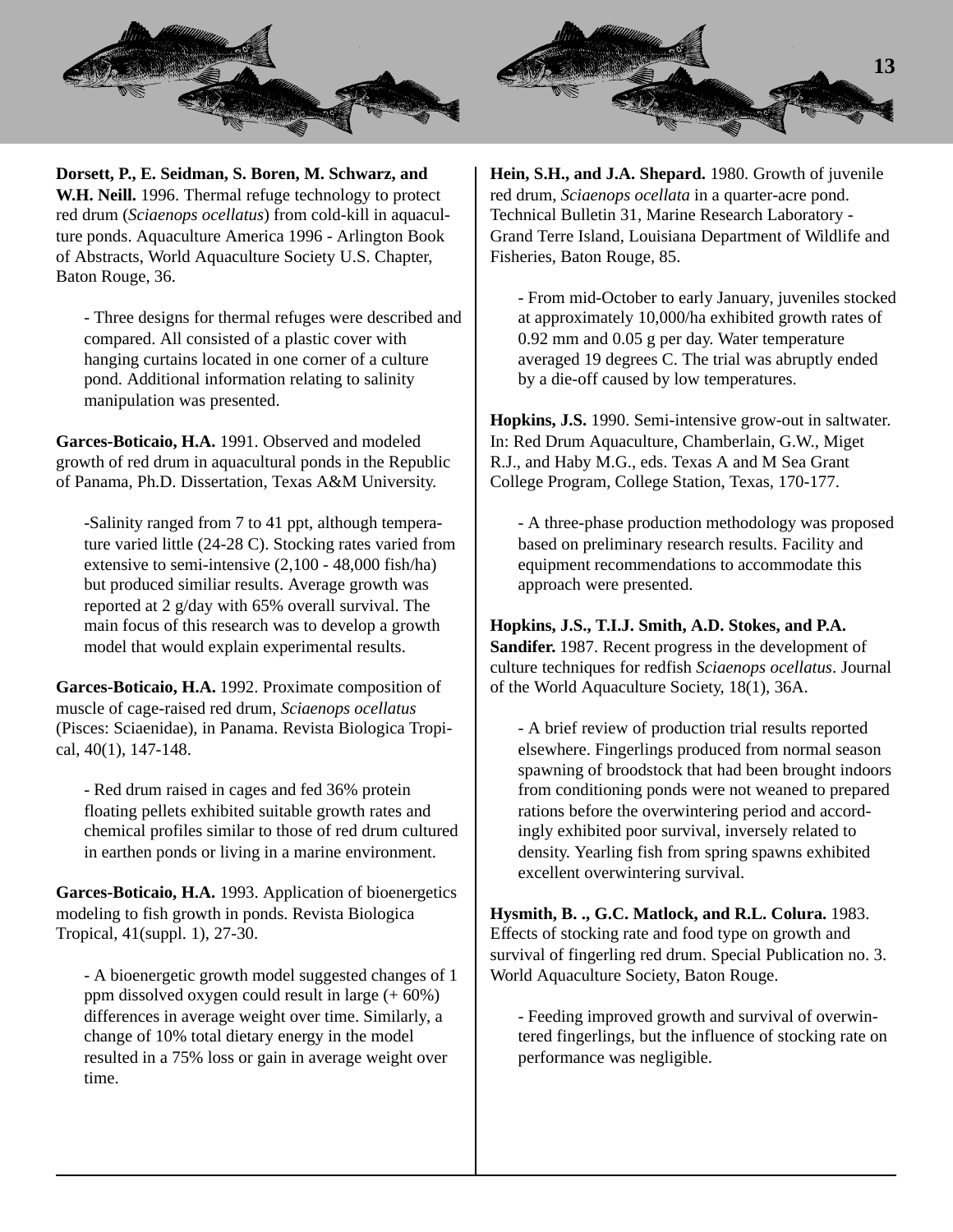

**Liao, I.C., M.-S. Su, S.-I. Chang, and W.-C.Wang.** 1997. A study of the feasibility of red drum, *Sciaenops ocellatus,* aquaculture in Taiwan. World Aquaculture '97 - Seattle Book of Abstracts, World Aquaculture Society, Baton Rouge, 285.

- Spontaneous spawning of 53-month-old red drum initially shipped to Taiwan from Texas as fertilized eggs occurred in 1991. Temperatures of 25-30 degrees C resulted in good growth, and viability at 15 degrees C suggested this species can survive normal cold season temperatures in Taiwanese ponds.

**Luebke, R.W., and K. Strawn.** 1973. The growth, survival, and feeding behavior of redfish *Sciaenops ocellata* in ponds receiving heated discharge water from a power plant. Proceedings of the World Mariculture Society, 4, 143-154.

-Results of an early study involving 100 wild red drum caught by hook and line. Survival (83%) and growth (3 g/day) were high despite temperatures in the cooling ponds as high as 35 degrees C. Wild-caught fish were trained to eat trout chow two weeks after capture.

**Procarione, L.S., and G.C. Matlock.** 1990. Long-term growth of hatchery stocks of Texas and South Carolina red drum 1986-1989. Report no.19, Management Data Series, Texas Parks and Wildlife Department, Coastal Fisheries Branch, Austin.

- Neither hatchery stock exhibited a clear advantage in growth, production or survival. No consistent differences were seen during pond or tank phases of the study.

**Procarione, L.S., and B.W. Bumguardner.** 1989. Longterm growth of South Carolina and Texas red drum 1986- 1988. Report no.5, Management Data Series. Texas Parks and Wildlife Department Fisheries Division Coastal Fisheries Branch.

- No significant differences were observed in growth or survival, although South Carolina fish tended to exhibit slightly more elongate body conformation.

**Procarione, L.S., A. Henderson-Arzapalo, and A. Maciorowski.** 1989. Comparison of pond-culture characteristics between Atlantic and Gulf Coast red drum fingerlings. The Progressive Fish-Culturist, 51(4), 201-206.

- Although the two populations exhibited similar patterns of production and survival, Atlantic strain fish appeared to be more variable in length and weight gain over time.

**Sandifer, P.A., J.S. Hopkins, A.D. Stokes, and R.D. Smiley.** 1993. Experimental pond grow-out of red drum, *Sciaenops ocellatus*, in South Carolina. Aquaculture, 118(3-4), 217-228.

- Although water was exchanged daily at 16% to 27% of pond volume and near continuous aeration was applied during the second grow-out season, parasitic infection and oxygen depletions resulted in large losses in some ponds. In other ponds, however, yields were high (8,997 - 24,082 kg/ha), growth was acceptable (1.0 - 1.3 kg avg. weight at harvest) and survival was high (88.7% to 94.9%). Food conversion ranged from 2.15 to 2.60.

**Stahl, C.J., D.M. Gatlin, and W.H. Neill.** 1997. The effect of dissolved oxygen on the growth performance of juvenile red drum, *Sciaenops ocellatus*. World Aquaculture '97 - Seattle Book of Abstracts, World Aquaculture Society, Baton Rouge, 438.

- Over a six-week period, dissolved oxygen levels in 5 treatments averaged 9.8, 6.2, 5.2, 4.5 and 2.8 mg/L at 26.7 degrees C. Dissolved oxygen levels of 5.2 mg/L and higher resulted in significantly better growth rates than observed in the 2.8 mg/L treatment, as well as higher survival.

**Stokes, A.D.** 1990. Semi-intensive pond management methods. In: Red Drum Aquaculture, Chamberlain, G. W., Miget R. J., and Haby M. G., eds. Texas A and M Sea Grant College Program, College Station, Texas, 178-181.

- Pond and water quality management, sampling, grading, feeding and disease control practices associated with a proposed system using phase II and phase III grow-out periods of 12 months each.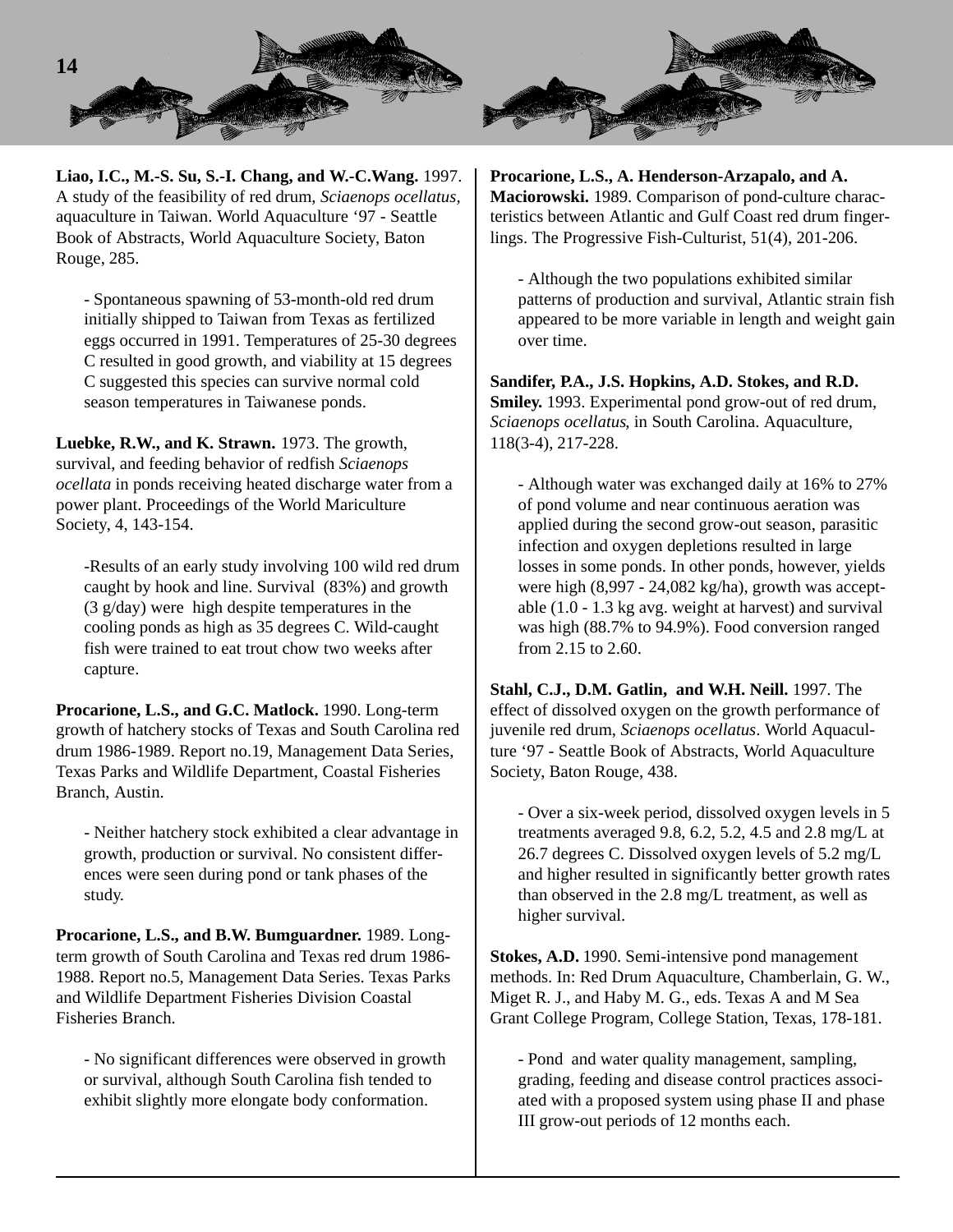

**Tomasso, J.R., and C.J. Kempton.** 1997. Effects of temperature on production characteristics and blood chemistries of red drum fingerlings, *Sciaenops ocellatus* World Aquaculture '97 - Seattle Book of Abstracts, World Aquaculture Society, Baton Rouge, 249.

- At a salinity of 9-11 g/L, weight gain, growth in total length and feed conversion of red drum fingerlings (16.2 to 49.5 g initial mean weight) were all maximized at 29.1-31.1 degrees C.

**Trimble, W.C.** 1979. Yield trials for red drum in brackishwater ponds, 1976-1979. Proceedings Annual Conference Southeast Association of Fish and Wildlife Agencies., 33, 432-441.

- Early grow-out trials resulted in yields of 787-2,292 kg/ha, feed conversions of 2.8 to 4.6, survival rates of 75% to 89% and <1% to 33% marketable fish at harvest.

**Wilson, C.W.** 1990. Extensive aquaculture of red drum in the southern United States. In: Red Drum Aquaculture, Chamberlain, G.W., Miget R.J., and Haby M.G., eds. Texas A and M Sea Grant College Program, College Station, Texas, 154-164.

- Considerations and management recommendations for low-input production of red drum in coastal impoundments were reviewed. Particular emphasis was placed on legal and regulatory issues, site selection requirements and approaches to production and harvest.

**Wisner, B.B., M. Lee, S. Zeches, and T.R. Capo.** 1992. Preliminary evaluation of red drum cage culture in South Florida freshwater rock pits. Aquaculture '92 - Orlando Book of Abstracts, World Aquaculture Society, Baton Rouge, 237.

- Red drum fingerlings (approximately 30 gram) were grown in cages for 37 days. Although growth was acceptable (1.38% body weight per day), survival was 87% at the end of the study period. No mention was made of feed conversion efficiency.

**Wurts, W.A., and R.R. Stickney.** 1993. Growth rates of juvenile red drum *Sciaenops ocellatus* reared on commercial salmon feed in fresh and salt water. Journal of the World Aquaculture Society, 24(3), 422-424.

**15**

- No significant differences were detected in the growth rate constant, k, for 1-17 gram red drum reared in aquaria with fresh water containing 0.9-1.9 g/L total dissolved solids or salt water containing 5 and 35 g/L total dissolved solids. In other fresh- and saltwater production systems, growth rates were comparatively constant for fish ranging from 1-258 grams.

**Wurts, W.A., and R.R. Stickney.** 1989. Responses of red drum *Sciaenops ocellatus* to calcium and magnesium concentrations in fresh and salt-water. Aquaculture, 76(1- 2), 21-35.

- Although environmental magnesium exhibited no influence on survival, calcium levels had a significant effect in saltwater. Acid washing of biofilter media between trials was suspected to have resulted in reduction of essential trace elements and overall fish performance.

#### **Hybridization**

**Henderson-Arzapalo, A., R.L. Colura, and A.F. Maciorowski.** 1994. A comparison of black drum, red drum, and their hybrid in saltwater pond culture. Journal of the World Aquaculture Society, 25(2), 289-296.

- Hybrid drum exhibited superior growth and intermediate survival over 9 months when compared to parental species. Mean weights were 190 grams, 142 grams, and 144 grams, respectively, for hybrids, red drum and black drum. Survival ranged from 63% for red drum to 94% for black drum, and hybrids exhibited 72% survival.

**Henderson-Arzapalo, A., and R.L. Colura.** 1984. Black drum x red drum hybridization and growth. Journal of the World Mariculture Society, 15, 412-420.

- Growth and development of hybrids were described from fertilization through day 197 post-hatching. Hybrids performed acceptably when compared to red drum.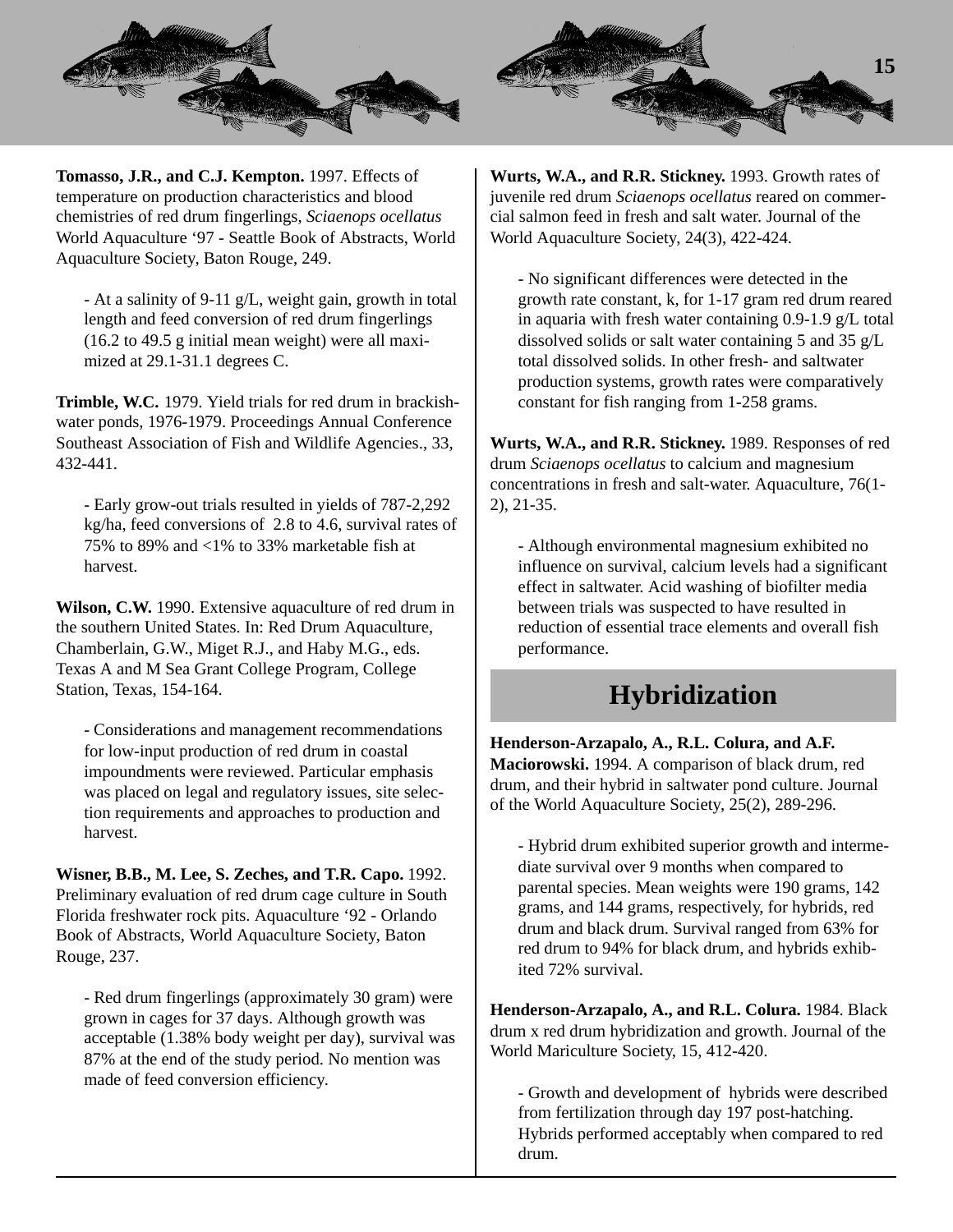

**Prentice, J.A.** 1985. Freshwater tolerance of red drum x black drum hybrids. F-31-R-11, Final Report - Federal Aid Project, Texas Parks and Wildlife Department.

- Hybrid vigor was not noted with respect to freshwater tolerance.

**Travis, C.D.** 1985. Freshwater tolerance of red drum x black drum hybrids. F-31-R-11, Final Report. Texas Parks and Wildlife Department.

- Hybrid performance was intermediate to that of parental species.

#### **Nutrition**

**Boren, R.S., and D.M. Gatlin, III.** 1995. Dietary threonine requirement of juvenile red drum *Sciaenops ocellatus*. Journal of the World Aquaculture Society, 26(3), 279-283.

- Protein efficiency ratios, protein conversion efficiencies and free threonine levels in plasma suggested a minimum threonine requirement of approximately 0.8% of dry diet for juvenile red drum.

**Brinkmeyer, R.L., and G.J. Holt.** 1995. Response of red drum larvae to graded-levels of menhaden oil in semipurified microparticulate diets. The Progressive Fish-Culturist, 57(1), 30-36.

- Among test diets, a total lipid level of 18.3% (from menhaden oil and red drum muscle lipid) resulted in the best growth rate, compared to levels of 13%, 22.7% and 27.1%. A commercial microparticulate diet, Kyowa-A, however, resulted in significantly greater larval growth.

**Brown, P.B., D.A. Davis, and E.H. Robinson.** 1988. An estimate of the dietary lysine requirement of juvenile red drum *Sciaenops ocellatus*. Journal of the World Aquaculture Society, 19(3), 109-112.

- A 5.7% dietary lysine level was recommended for red drum diet formulations.

**Craig, S.R., C.R. Arnold, and G.J. Holt.** 1994. The effects of enriching live foods with highly unsaturated fatty acids on the growth and fatty acid composition of larval red drum *Sciaenops ocellatus*. Journal of the World Aquaculture Society, 25(3), 424-431.

- Although 10-day-old red drum larvae had similar fatty acid profiles regardless of experimental diet, supplemental DHA (docosahexaenoic acid) was recommended to attain a level of 0.3-0.4 mg/l00 mg tissue in rotifers used for feeding.

**Craig, S.R., and D.M. Gatlin, III.** 1992. Dietary lysine requirement of juvenile red drum *Sciaenops ocellatus.* Journal of the World Aquaculture Society, 23(2), 133-137.

- A lysine level of 4.43% dietary protein was determined as optimal. A zein-based diet exhibited insufficient palatability to allow its use in feeding trials.

**Craig, S.R., and D.M. Gatlin, III.** 1994. Choline and lecithin in the diet of juvenile red drum *Sciaenops ocellatus*. World Aquaculture '94 - New Orleans Book of Abstracts, World Aquaculture Society, Baton Rouge, 145.

- Dietary supplementation of lecithin at either 1% or 4% improved growth of jvenile red drum, but choline supplementation failed to produce similar results.

**Craig, S.R., and D.M. Gatlin, III. 1**995. Dietary choline requirement of red drum (*Sciaenops ocellatus*). Aquaculture '95 - San Diego Book of Abstracts, World Aquaculture Society, Baton Rouge, 91.

- A minimum dietary choline recommendation of approximately 750 mg/kg of diet was proposed based on feeding trials with juvenile red drum.

**Craig, S.R., W.H. Neill, and D.M. Gatlin, III.** 1995. Effects of dietary lipid and environmental salinity on growth, body composition, and cold tolerance of juvenile red drum *Sciaenops ocellatus*. Fish Physiology and Biochemistry, 14(1), 49-61.

- Brackish water (5ppt) improved weight gain over salt water (32ppt). Data analysis suggested inclusion of high levels of dietary lipid rich in n-3 HUFA's may reduce lower lethal temperature for juvenile red drum.

**Craig, S.R., B. Washburn, and D.M. Gatlin, III.** 1997. Effects of lipid levels on weight gain, feed efficiency and liver composition of juvenile red drum, *Sciaenops*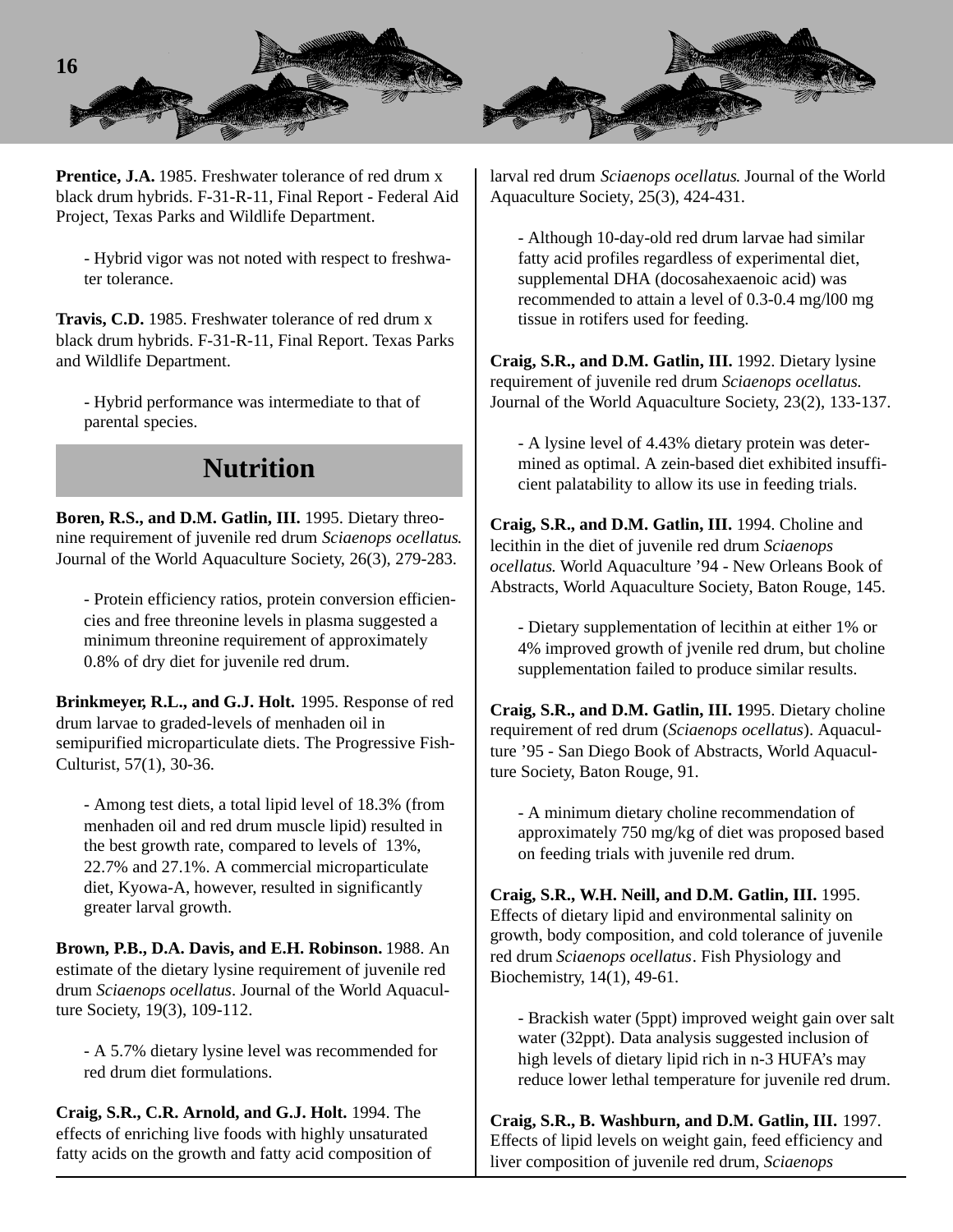

*ocellatus*. World Aquaculture '97 - Seattle Book of Abstracts, World Aquaculture Society, Baton Rouge, 92.

- Feeding trials utilizing levels of 0%, 7%, 14% or 21% dietary lipid suggested performance in terms of weight gain, feed efficiency, fat deposition and liver composition could be optimized with total lipid levels ranging from 7% to 14%.

**Davis, D.A., and E.H. Robinson.** 1987. Dietary phosphorus requirements of juvenile red drum *Sciaenops ocellatus*. Journal of the World Aquaculture Society, 18(3), 129-136.

- A level of 0.86% was established as necessary for maximum tissue mineralization. Although weight gain and feed conversion did not differ significantly among treatments, survival was generally lower for fish fed phosphorus-deficient diets.

**Davis, D.A., D. Jirsa, and C.R. Arnold.** 1995. Evaluation of soybean proteins as replacements for menhaden fish meal in practical diets for the red drum *Sciaenops ocellatus*. Journal of the World Aquaculture Society, 26(1), 48-58.

- Increasing fish meal content in test diets resulted in increases in weight gain, survival and feed efficiency ratios. Methione supplementation was required in a low fish meal diet, but increasing levels of fish meal increased fish performance even with methionine supplementation. Based on these results, a low fish meal diet incorporating palatability enhancers was developed, resulting in weight gain and feed efficiency ratios not significantly different from those attained with a high fish meal diet.

 **Davis, D.A., J.P. Lazo, and C.R. Arnold.** 1996. Effects of the utilization of medium-chain triglycerides on growth and body composition of the red drum (*Sciaenops ocellatus*). Aquaculture America 1996 - Arlington Book of Abstracts, World Aquaculture Society U.S. Chapter, Baton Rouge, 101.

- MCTs were evaluated as a means of producing highenergy diets while reducing fat deposition in red drum. Higher levels of MCTs reduced growth and feed efficiency, but also reduced intraperitoneal fat deposition.

**Ellis, S.C., and R.C. Reigh.** 1991. Effects of dietary lipid and carbohydrate levels on growth and body composition of juvenile red drum, *Sciaenops ocellatus*. Aquaculture, 97(4), 383-394.

-Dietary energy levels and carbohydrate content were inversely related to weight gain, feed efficiency, apparent net protein retention and apparent net energy retention. Juvenile red drum appeared to have limited ability to use dietary carbohydrate as an energy source, with greater protein-sparing action observed from dietary lipids.

**Gatlin, D.M., III, D.S. Mackenzie, S.R. Craig, and W.H. Neill.** 1992. Effects of dietary sodium chloride on red drum juveniles in waters of various salinities. The Progressive Fish-Culturist, 54(4), 220-227.

- Dietary NaCl at 2% supplementation resulted in signficantly greater weight gain and feed efficiency in fresh water. In brackish water (5ppt), no significant differences were demonstrated. In salt water (35 ppt), supplementation at 2% and 10% had no significant impact on growth, but reduced feed efficiency significantly at the 10% level.

**Gatlin, D.M., III, J.P. O'Connell, and J. Sarpa.** 1991. Dietary zinc requirement of the red drum, *Sciaenops ocellatus*. Aquaculture, 92(2-3), 259-266.

- A minimum requirement of 20-25 mg Zn/kg dry diet was suggested by the authors.

**Gaylord, T.G., and D.M. Gatlin III.** 1996. Determination of digestibility coefficients of various feedstuffs for red drum (*Sciaenops ocellatus*). Aquaculture, 139(3-4), 303- 314.

- Organic matter digestibility decreased with increasing nitrogen-free extract fraction. Crude protein digestibility was low for poultry by-product meal, but high (77%-97%) for other feed sources. Digestible energy coefficients were higher for animal products than for plant products, and an inability to effectively digest nitrogen-free extract portions of plant products was noted.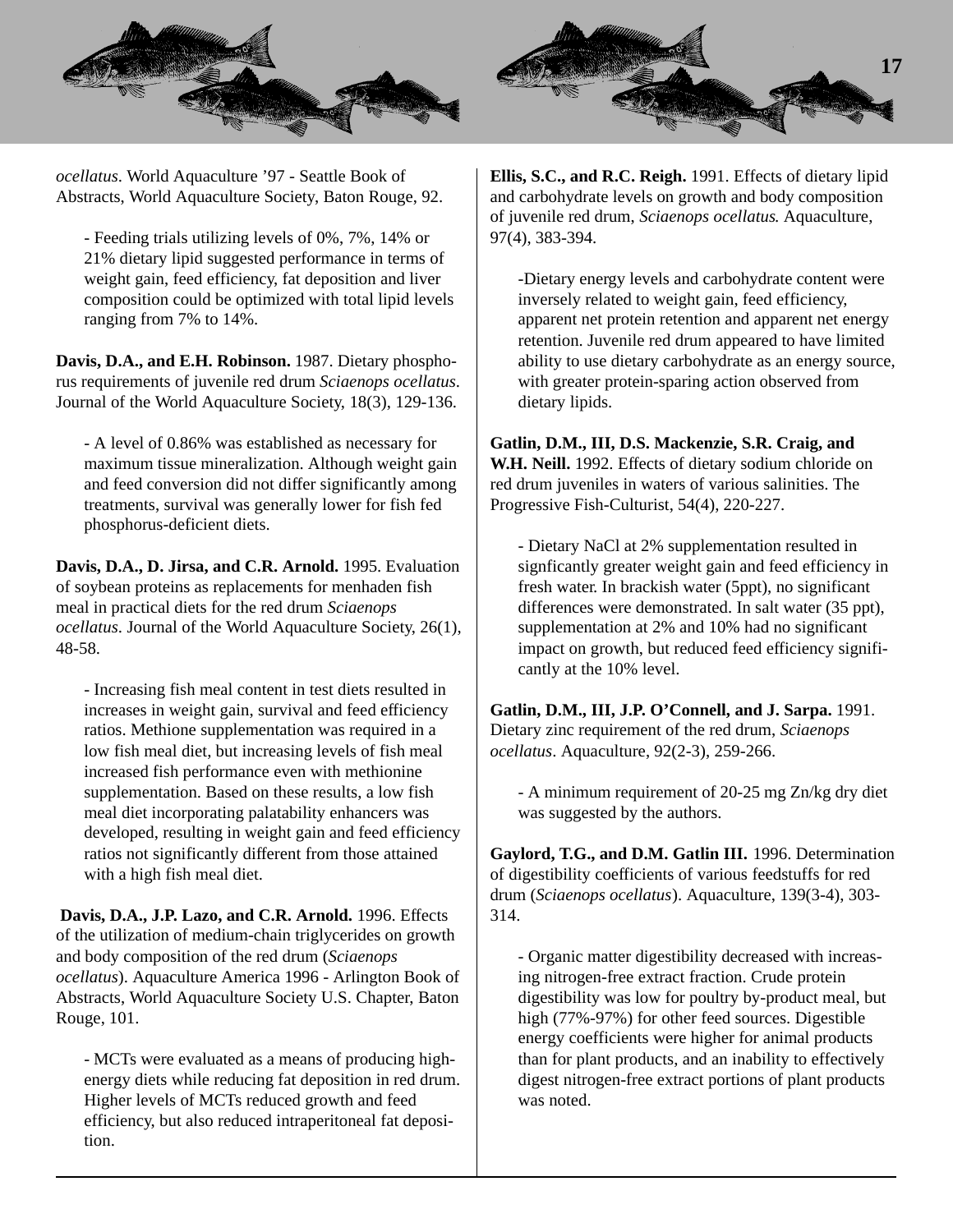

**Holt, G.J., F. Sun, P. Lavens, P. Sorgeloos, E. Jasper, and F. Ollevier.** 1991. Lipase activity and total lipid content during early development of red drum *Sciaenops ocellatus*. Larvi '91, Special Publication of the European Aquaculture Society, no. 15, 30-33.

- Since lipid is the principal energy reserve in red drum eggs and a major (30%-50% dry weight) component of natural foods of larval red drum, the authors identified developmental changes in lipase activity and lipid content and documented variations in these levels resulting from artificial diets and pulsed starvation.

**Lochmann, R.T., and D.M. Gatlin III.** 1993. Evaluation of different types and levels of triglycerides, singly and in combination with different levels of n-3 highly unsaturated fatty acid ethyl esters in diets of juvenile red drum, *Sciaenops ocellatus*. Aquaculture, 114(1-2), 113-130.

- Two trials were conducted to shed light on the lipid requirements of juvenile red drum. Increasing dietary lipid resulted in increased EFA requirements. Linseed and menhaden oils, providing 18:3n-3 and 3n-3 HUFA's, resulted in improved weight gain**.**

**Lochmann, R.T., and D.M. Gatlin.** 1993. Essential fattyacid requirement of juvenile red drum *Sciaenops ocellatus*. Fish Physiology and Biochemistry, 12(3), 221-235.

-Laboratory feeding studies were performed to determine minimum essential fatty acid requirement of red drum. Authors determined the requirement to be 0.5-1% (n-3) HUFA, but the control diet, containing 7% menhaden oil. resulted in even better performance. Food conversion, growth and survival were all reduced in EFA-deficient diets.

**McGoogan, B.B., and R.C. Reigh.** 1994. Apparent digestibility coefficients for common feed ingredients in diets for red drum, *Sciaenops ocellatus*. World Aquaculture '94 - New Orleans Book of Abstracts, World Aquaculture Society, Baton Rouge, 276.

-Results indicated that animal protein sources were well used by red drum. Corn, wheat middlings and sorghum were also well digested, but rice bran and cottonseed meal were not. Authors concluded high levels of fiber were not desirable in red drum feeds. **McGoogan, B.B., and R.C. Reigh.** 1996. Apparent digestibility of selected ingredients in red drum (*Sciaenops ocellatus*) diets. Aquaculture, 141(3-4), 233-244.

- Using reference diets and test diets based on the reference and additional test ingredients, apparent digestibility of dry matter, crude protein and energy were estimated for a number of common aquaculture feed components. Red drum appeared to use dietary protein efficiently regardless of the sources provided, while energy digestibility was somewhat low for animal and plant products. Crude fiber content reduced digestibility of dry matter and energy in general.

**McGoogan, B.B., and D.M Gatlin, III.** 1997. Determination of protein and energy requirements of red drum, *Sciaenops ocellatus*, for maintenance and maximum growth. World Aquaculture '97 - Seattle Book of Abstracts, World Aquaculture Society, Baton Rouge, 319.

- Two separate feeding trials indicated dietary recommendations of 1.6-2.7 g protein and 13.1-21.7 kcal per kg BW/day for maintenance, compared to 22-27 g protein and 176-217 kcal per kg BW/day for maximum growth.

**Meilahn, C.W., D.A. Davies, and C.R. Arnold.** 1996. Effects of commercial fish meal analogue and menhaden fish meal on growth of red drum fed isonitrogenous diets. The Progressive Fish-Culturist, 58(2), 111-116.

- When a commercially available fish-meal analogue was substituted for menhaden fish meal, little impact was noted at a 50% replacement level, but growth was reduced at a 75% replacement level.

**Moon, H. Y., and D. M. Gatlin, III.** 1990. Amino acid nutrition of the red drum (*Sciaenops ocellatus*): Determination of limiting amino acids and development of a suitable amino acid test diet. In: The Current Status of Fish Nutrition in Aquaculture. Proceedings of the Third International Symposium on Feeding and Nutrition in Fish, Takeda, M., and Watanabe, T., eds. Toba, Japan, 201-208.

-Limiting amino acids were determined by singular deletions in 35% crude protein diets based on peanut meal and shrimp meal and in test diets using crystal-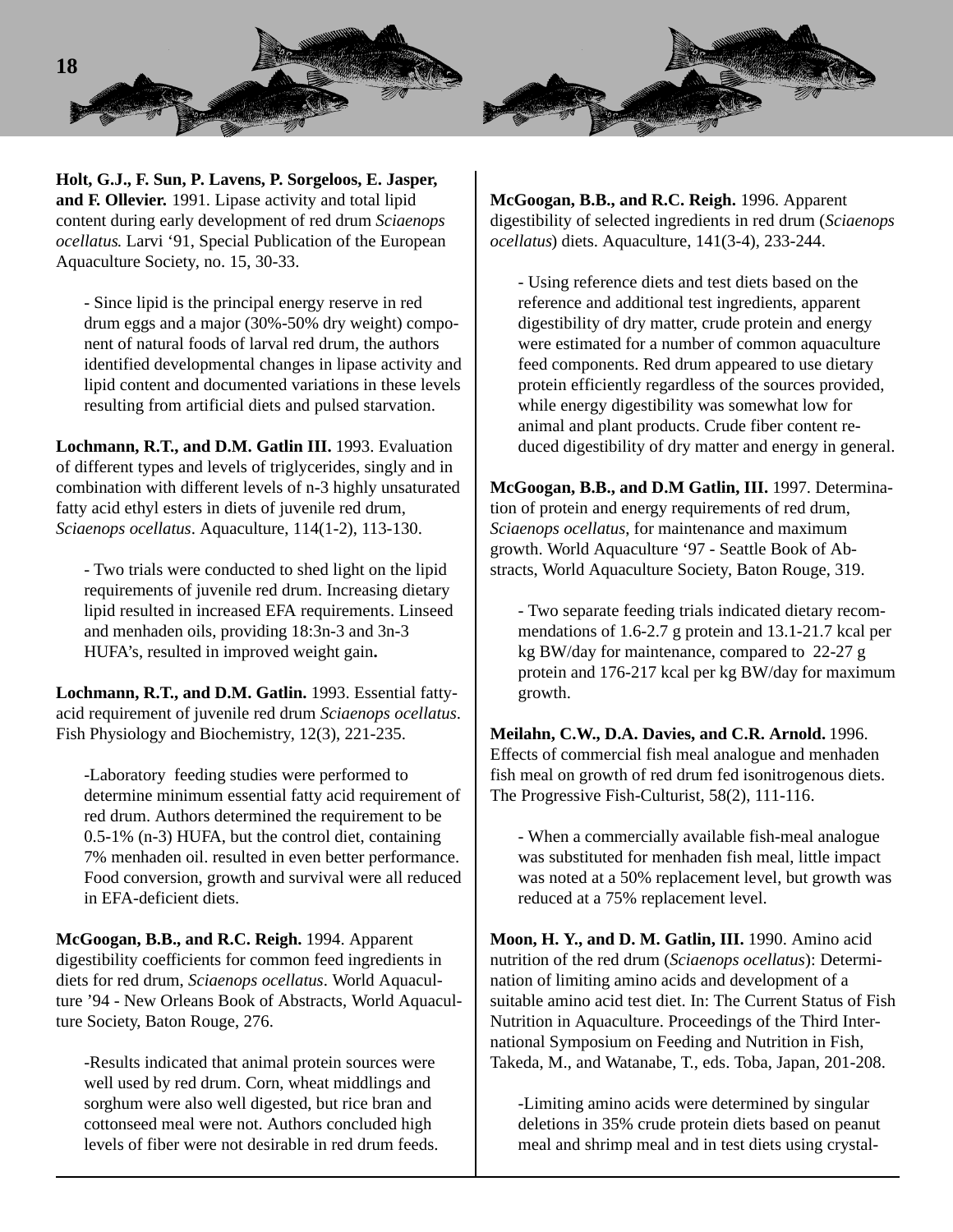

line amino acids with limited amounts of intact protein. Growth and feed efficiency were significantly reduced without supplemental histidine, leucine, methionine and phenylalanine.

**Moon, H.Y., and D.M. Gatlin, III.** 1991. Total sulfur amino acid requirement of juvenile red drum, *Sciaenops ocellatus*. Aquaculture, 95(1-2), 97-106.

-Total sulfur amino acid requirement of juvenile red drum was determined to be 1.06% of diet (3.03% of dietary protein). Cystine was determined to be a suitable replacement for 40% of dietary methionine requirements.

#### **Moon, H.Y., D.M. Gatlin, III, and D.S. MacKenzie.**

1992. Differential effects of dietary 3,5,3'-triiodothreonine (T3) and Thyroxine (T4) on juvenile red drum *Sciaenops ocellatus*. Aquaculture '92 - Orlando Book of Abstracts, World Aquaculture Society, Baton Rouge, 297.

-Dietary supplementation of T3 and T4 did not produce increased fish growth when added to a highquality diet. T3 reduced fish growth and altered body composition when fed at high doses.

**Moon, H.Y., W.H. Neill, and D.M. Gatlin.** 1991. Evaluation of protein sources for red drum *Sciaenops ocellatus* diets. Journal of the World Aquaculture Society, 22(3), 42A-43A.

-Experimental diets (35% protein) made from various marine and freshwater fish muscle tissue produced faster growth than 35% protein commercial trout chow. Commercial formulations were theorized to have lower digestibility than the experimental diets produced from whole fish muscle.

**Moon, H.Y.L., and D.M. Gatlin III.** 1994. Effects of dietary animal proteins on growth and body composition of the red drum (*Sciaenops ocellatus*). Aquaculture, 120(3- 4), 327-340.

- Juvenile red drum performance, expressed as weight gain, feed efficiency and protein efficiency ratio, was ranked from highest to lowest when fed test diets containing protein from the following sources: lyophilized red drum muscle, lyophilized whole body

croaker (*Micropogon undulatus*), red drum waste, striated beef muscle and menhaden fish meal.

**Reigh, R.C., and S.C. Ellis.** 1992. Effects of dietary soybean and fish-protein ratios on growth and body composition of red drum *Sciaenops ocellatus* fed isonitrogenous diets. Aquaculture, 104(3-4), 279-292.

- Red drum fed diets containing only soy protein, with or without methionine supplementation, exhibited poor growth and survival.

**Robinson, E.H.** 1990. Nutrition and feeding of red drum. Red Drum Aquaculture, Chamberlain, G.W., Miget R.J., and Haby M.G., eds. Texas A and M Sea Grant College Publication, College Station, Texas, 109-112.

- Natural diets and previous nutrition research were briefly reviewed. Feed storage, selection and delivery were reviewed with an emphasis on red drum.

**Williams, C.D., and E.H. Robinson.** 1988. Response of red drum to various dietary levels of menhaden oil. Aquaculture, 70, 107-120.

- Dietary lipid levels of 7.4%-11.2% resulted in maximum weight gain, lowest feed conversion ratio and highest survival.

**Wisner, B.B., T.R. Capo, and J. Cramer.** 1991. Comparison of four commercial aquaculture diets for red drum. Journal of the World Aquaculture Society, 22(3), 66A.

- Although a soft-moist salmon diet produced the greatest gains and lowest FCR, a trout diet was determined to be the most economical for commercial red drum production. A shrimp diet resulted in acceptable growth but low survival and a catfish diet resulted in poor growth and FCR.

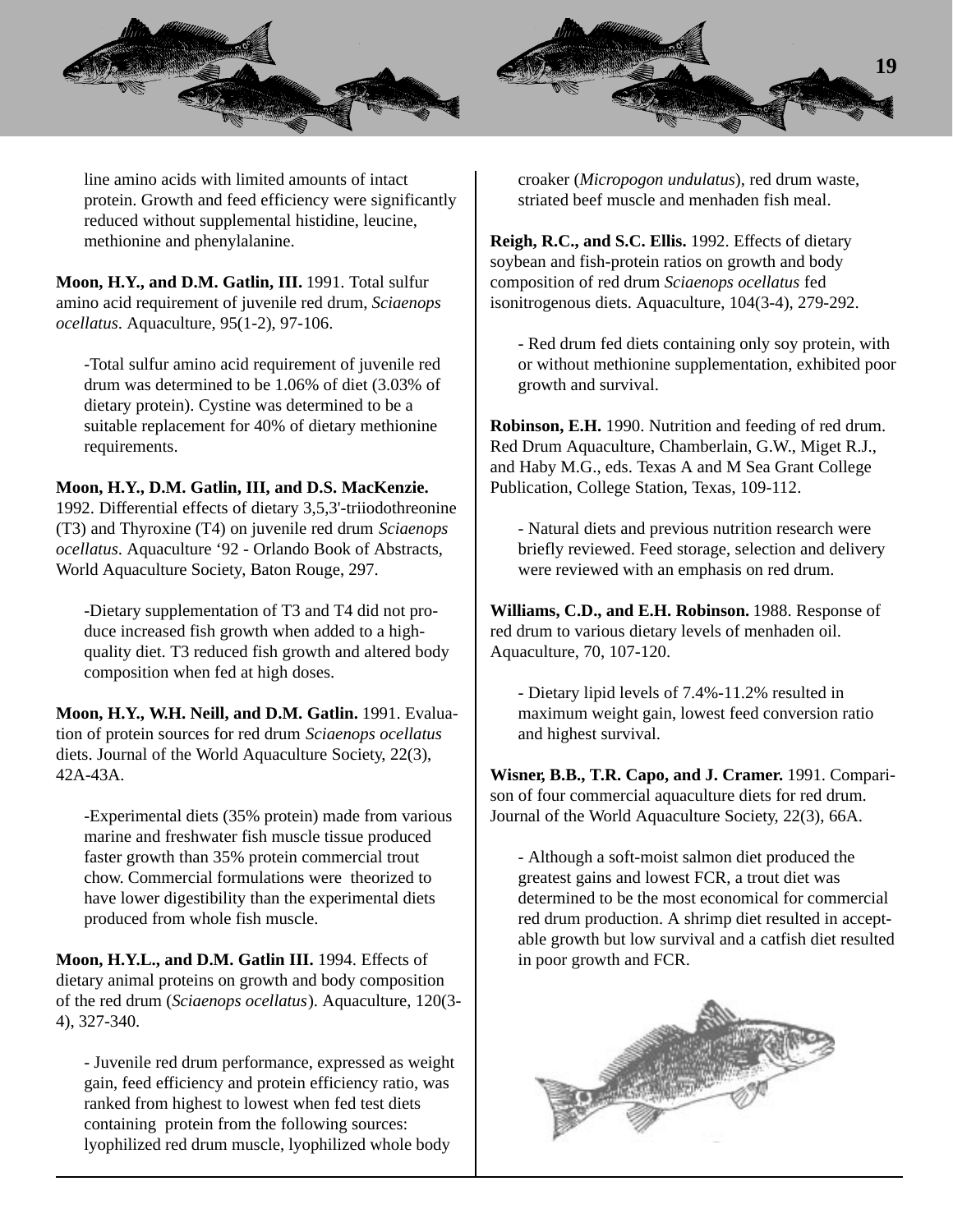

## **Physiology**

**Caldwell, C.A., and J.R. Tomasso.** 1987. Stocking and handling-induced stress in red drum fingerlings. Proceedings Annual Conference of Southeastern Fish and Wildlife Agencies, 39, 238-247.

- The effects of net confinement and transport on plasma glucose levels, plasma chloride levels and hematocrit dynamics were evaluated. Although little mortality occurred during transport evaluations, 50% cumulative mortality occurred after 9 hours of net confinement.

**Crocker, P.A., C.R. Arnold, J.A. DeBoer, and G.J. Holt.** 1983. Blood osmolality shift in juvenile red drum, *Sciaenops ocellatus* L. exposed to fresh water. Journal of Fisheries Biology, 23(3), 315-319.

- Characteristic patterns of osmolality shift and survival rates following abrupt transfer from 28 ppt to <1 ppt were described.

**Neill, W.H.** 1994. Oxygen dynamics and fish growth in aquaculture. In: High Performance Fish: Proceedings of an International Fish Physiology Symposium, MacKinlay, D.D. ed., University of British Columbia, Vancouver, 336.

- In large (115,000-L) tank systems, metabolic rates of 30- to 200-gram red drum ranged from 0.54 to 0.69 mg oxygen/gram/hour.

#### **Robertson, L., P. Thomas, C.R. Arnold, and J.M.**

**Trant.** 1987. Plasma cortisol and secondary stress responses of red drum *Sciaenops ocellatus* to handling, transport, rearing density and a disease outbreak. The Progressive Fish-Culturist, 49(1), 1-12.

- Transient and long-term changes in plasma cortisol, glucose levels and osmolality responses are described and compared to findings from previous studies. Increasing density did not affect plasma glucose and only temporarily altered cortisol titers.

#### **Reproduction**

**Arnold, C.R.** 1991. Precocious spawning of red drum. The Progressive Fish-Culturist, 53(1), 50-51.

- Red drum hatched and reared under laboratory conditions spawned at 19.5 months of age. Average weight at spawning was 2.9 kg.

**Arnold, C.R., W.H. Bailey, T.D. Williams, A. Johnson, and J.L. Lasswell.** 1976. Laboratory spawning and larval rearing of red drum and southern flounder. Proceedings Annual Conference of Southeastern Fish and Wildlife Agencies, 31, 437-440.

- A detailed account of techniques, equipment used and recommended management methodologies.

**Colura, R.L.** 1990. Hormone induced strip-spawning of red drum. In: Red Drum Aquaculture, Chamberlain, G.W., Miget R.J., and Haby M.G., eds. Texas A and M Sea Grant College Program, College Station, Texas, 33-34.

- Biological theory and methodology for obtaining fertilized red drum eggs.

**Davis, J.T.** 1991. Red drum: brood stock and hatchery production. Publication no. 323, Southern Regional Aquaculture Center, Stoneville, Mississippi.

- Suggested methods for collecting, holding and spawning adults and for maintaining and culturing fry and larvae. Required equipment and supplies also.

**Falls, W.W., C.W. Dennis, P.A. Hindle, and J.C. Young.** 1997. Refinements in methods of inducing spawning in cultured red drum, *Sciaenops ocellatus* (L.), in Florida. World Aquaculture '97 - Seattle Book of Abstracts, World Aquaculture Society, Baton Rouge, 147.

- A number of improvements over conventional practices were developed, including 1) initial maturation of wild-caught broodstock in outdoor ponds, 2) adjustment of light cycles to allow mid-day collection, evaluation and transfer of eggs immediately following spawning, 3) genetic fingerprinting of female broodstock using mitochondrial DNA extracted from oocytes during ovarian biopsies, and 4) use of actively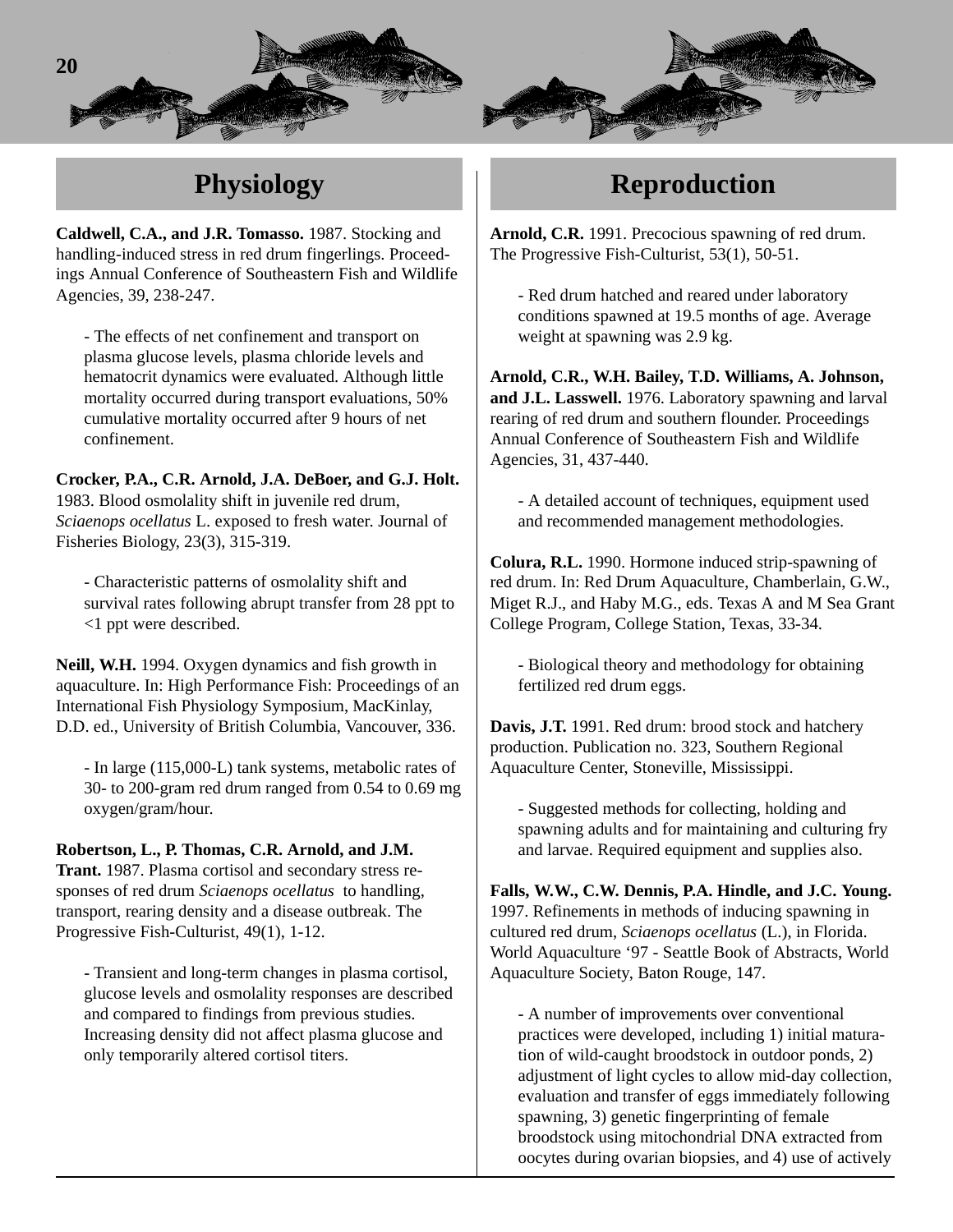

spawning "mentor" females to train new and nonspawning females to shed their eggs.

#### **Jenkins, W.E., C.B. Bridgham, and T.I.J. Smith.** 1997. Closely controlled spawning of captive red drum (*Sciaenops ocellatus*) broodstock. World Aquaculture '97 - Seattle Book of Abstracts, World Aquaculture Society, Baton Rouge, 227.

- Following a normal, 6-month photothermal manipulation cycle and subsequent 3-month spawning period under constant conditions (25 degrees C, 13 hrs. light), a closely controlled thermal management schedule was established wherein temperature was reduced to 21 degrees C for 3 days then raised immediately to 25 degrees C for 4 days, allowing regular, predictable spawning for a period of 14 months on those days when spawning tanks were at the higher temperature level.

#### **Lawson, T.B., C.M. Drapcho, S. McNamara, H.J.**

**Braud, and W.R. Wolters.** 1989. A heat exchange system for spawning red drum. Aquacultural Engineering, 8(3), 177-208.

-An earth coupled heat pump was used for successful temperature manipulation in a red drum spawning tank. Authors indicated potential for energy savings and improved temperature control when using heat pumps for thermal conditioning/maturation of red drum.

**McCarty, C.E.** 1990. Design and operation of a photoperiod/temperature spawning system for red drum. In: Red Drum Aquaculture, Chamberlain, G.W., Miget R.J., and Haby M.G., eds. Texas A and M University, 44-45.

-Authors describe the temperature/photoperiod spawning system used by the Texas Parks and Wildlife Department's redfish hatchery.

**Pursley, M.G., and C.G. Lutz.** 1994. Louisiana red drum production. Technical considerations: collecting and maintaining wild broodstock. Louisiana State University Agricultural Center - Louisiana Cooperative Extension Service, Publication no. 2542.

- Logistical and methodology considerations based on the authors' experience. Collection equipment, bait, technique, day-to-day maintenance, feeding, moving, medication, water management for inland facilities and practical considerations were all discussed in detail.

**Reese, R.O., D.E. Roberts, Jr., and E. Truby.** 1987. Red drum spawning: the 120 day cycle, vitellogenesis and maturation. Journal of the World Aquaculture Society, 18(1), 24A-25A.

- General stages of ovarian maturation and oocyte development were described briefly for the 120-day artificial cycle used to induce vitellogenesis and spawning.

**Roberts, D.E.** 1990. Photoperiod/temperature control in the commercial production of red drum *Sciaenops ocellatus* eggs. Red Drum Aquaculture, Chamberlain, G.W., Miget R.J., and Haby M.G., eds. Texas A and M University Sea Grant College Program, College Station, Texas, 35-43.

- A review of the principles of using exogenous stimuli to trigger maturation and spawning in captive fishes, practical approaches to construction and management of photoperiod/temperature spawning tank facilities, and methods and procedures used by three pioneering hatcheries producing fingerling red drum in mass quantities.

**Thomas, P., C.R. Arnold, and G.J. Holt.** 1995. Red drum and other sciaenids. In: Broodstock management and egg and larval quality, Bromage, N. R. and Roberts R. J., eds. Blackwell Science Ltd., Oxford, 118-137.

- A review of all aspects of broodstock management and fingerling production, from oocyte development through induction of spawning and larval culture.

**Thomas, P., and N. Boyd.** 1988. Induced spawning of spotted seatrout, red drum, and orange-mouth corvina (Family: Sciaenidae) with lutenizing hormone-releasing hormone analog injection. Contributions to Marine Science, 30 (Supplement), 43-48.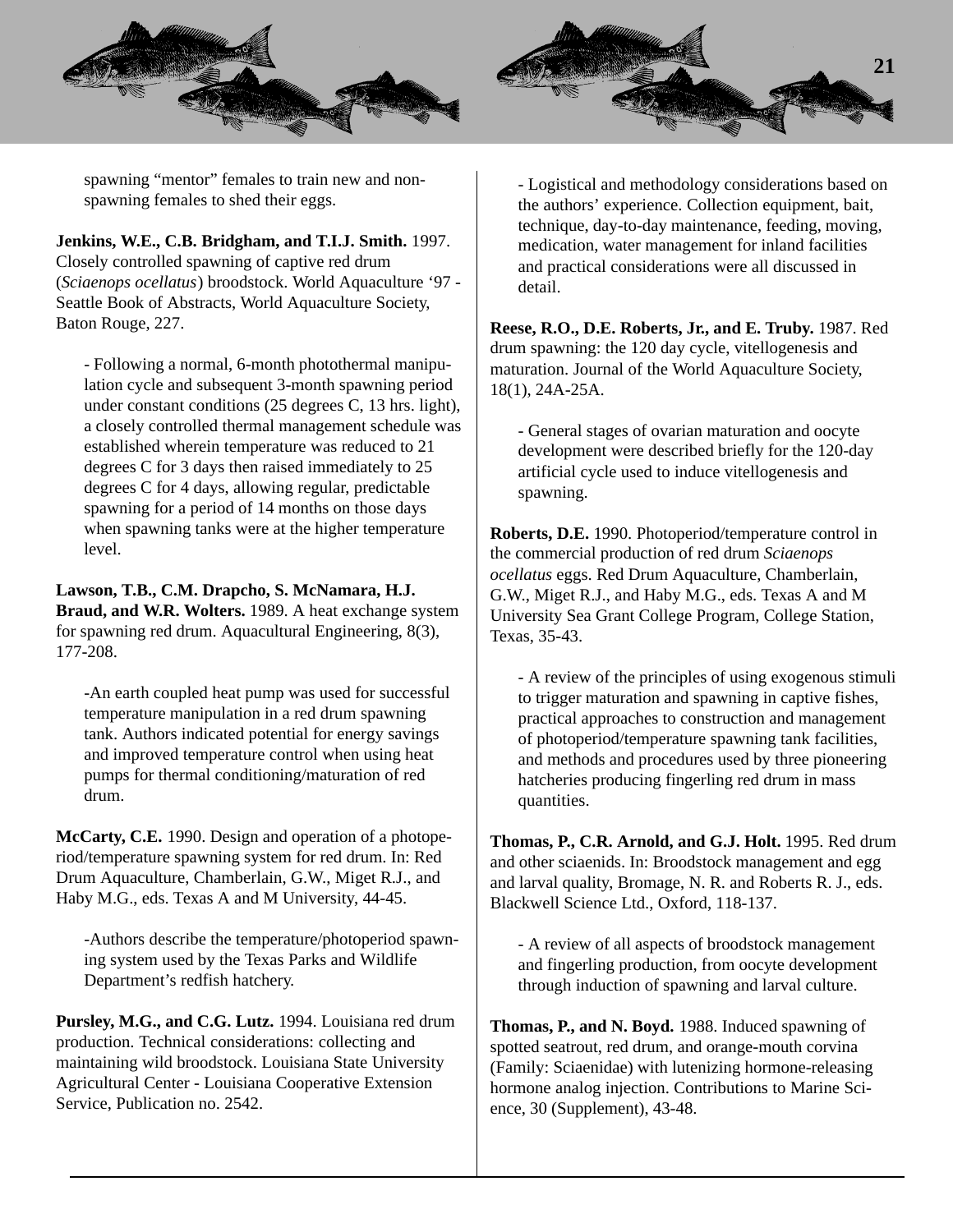

- LHRHa at 0.1 mg/kg body weight injected intramuscularly below the dorsal fin consistently resulted in ovulation in mature red drum.

**Tillman, R.E.** 1990. Broodstock collection. Red Drum Aquaculture, Chamberlain, G.W., Miget R.J., and Haby M.G., eds. Texas A and M Sea Grant College Program, College Station, Texas, 30-32.

- Tips for locating, collecting and transporting wild broodstock.

#### **Transport**

**Jensen, G.L.** 1990. Transportation of warmwater fish loading rates and tips by species. Publication no. 394, Southern Regional Aquaculture Center, Stoneville, Mississippi.

- Recommendations presented for red drum included temperature and salinity guidelines and acclimation shedules based on salinity of receiving waters**.**

**McCraren, J.P.** 1990. Transportation and acclimation of red drum fingerlings. In: Red Drum Aquaculture, Chamberlain, G.W., Miget R.J., and Haby M.G., eds. Texas A and M Sea Grant College Program, College Station, Texas, 92-104.

-A well-written overview of live fish transportation. History, equipment, chemicals, loading rates, acclimation as well as loading/unloading techniques. Recommended practices for red drum are listed concisely, and an extensive bibliography is provided.

**Robertson, L., P. Thomas, and C.R. Arnold.** 1988. Plasma cortisol and secondary stress responses of cultured red drum *Sciaenops ocellatus* to several transportation procedures. Aquaculture, 68, 115-130.

- Based on glucose and plasma cortisol levels, capture and loading appeared to be the most stressful components of the transportation process for red drum. Anesthesia did not reduce capture and loading stress response indicators. Long-term sedation during transport increased plasma cortisol levels.

**Tomasso, J.R., and G.J. Carmichael.** 1988. Handling and transport-induced stress in red drum fingerlings *Sciaenops ocellatus*. Contributions in Marine Science, 30 (Supplement), 133-138.

- Although red drum fingerlings generally exhibited little mortality after up to 5 hours of hauling, 12%- 51% cumulative mortality was typical over the following 10 days. Tolerance of net confinement was proposed as an indicator of the overall condition of fingerlings with respect to handling and hauling.

**Weirich, C.R., and J.R. Tomasso.** 1991. Confinementand transport-induced stress on red drum juveniles: Effect of salinity. The Progressive Fish-Culturist, 53(3), 146-149.

- Salinities of 2 and 35 ppt were determined to be too extreme to allow for successful confinement and transport. Intermediate salinities (4-16 ppt) resulted in acceptable survival, especially at an isosmotic level with red drum plasma (11ppt).

#### **Water Quality**

**Neil, W.H.** 1990. Environmental requirements of red drum. In: Red Drum Aquaculture, Chamberlain, G.W., Miget R.J., and Haby M.G., eds. Texas A and M University Sea Grant College Program, College Station, Texas, 105-108.

- A discussion of known water quality requirements for this fish at the time. Particular attention was given to temperature and levels of dissolved ions.

**Wise, D.J., and J.R. Tomasso.** 1989. Acute toxicity of nitrite to red drum *Sciaenops ocellatus*: Effect of salinity. Journal of the World Aquaculture Society, 20(4), 193-198.

- The authors illustrated potential for nitrite toxicity in low-salinity waters. Chloride concentrations were not as effective in preventing methemoglobinemia as in other fish species. The 48 h median lethal concentration of nitrite was only 2.8 mg/L nitrite-N in 0.6 g/L salinity.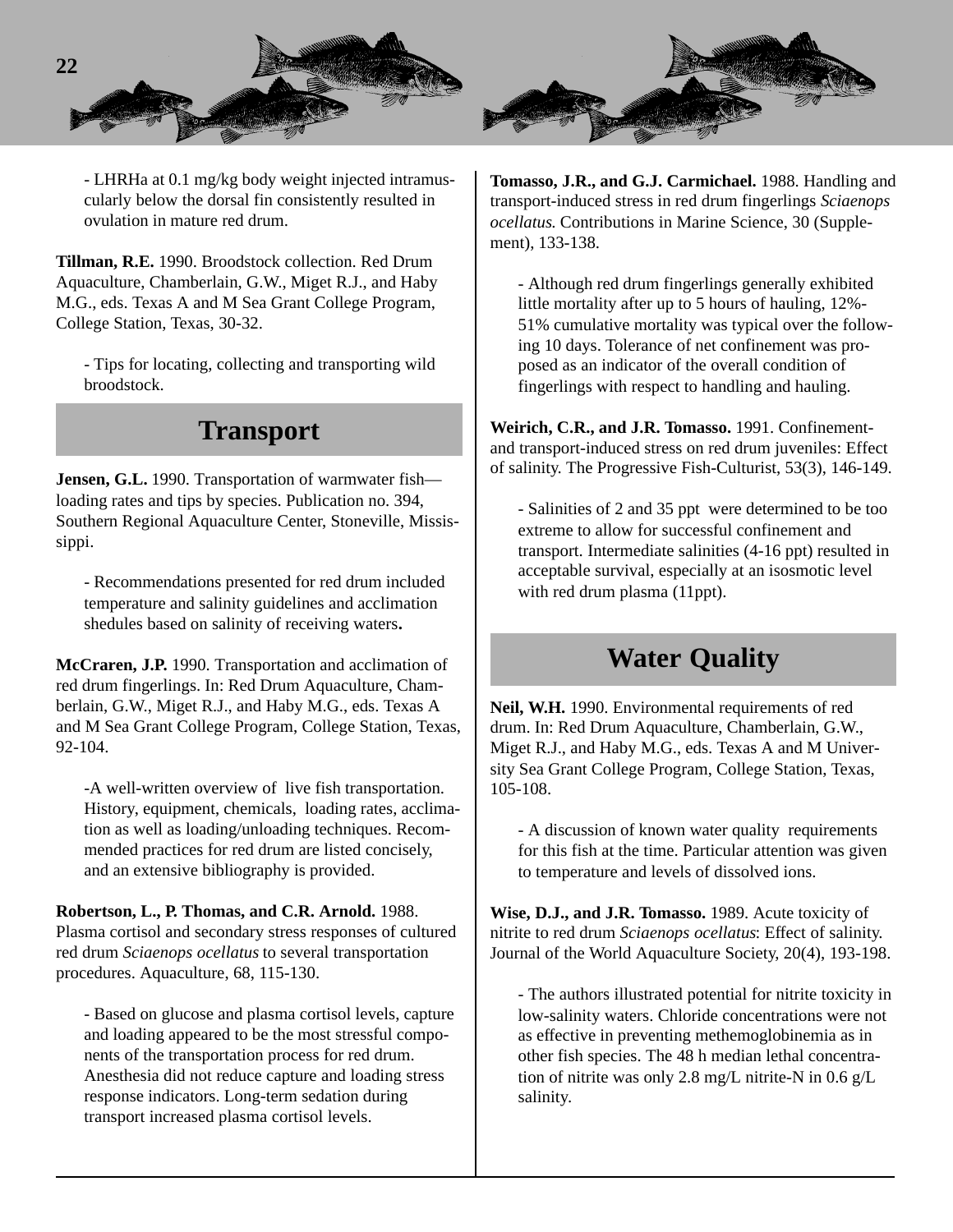

**Wise, D.J., C.R. Weirich, and J.R. Tomasso.** 1989. Toxicity of ammonia to red drum *Sciaenops ocellatus*fingerlings with information on uptake and depuration. Journal of the World Aquaculture Society, 20(4), 188-192.

- Ammonia moved from the environment into the plasma of red drum at a very rapid rate (within one hour), but left the plasma even more quickly (within 5 minutes) when fish were moved to ammonia-free water. Recommended chronic exposure levels were determined to be no more than 0.05 mg/L unionized ammonia-N.